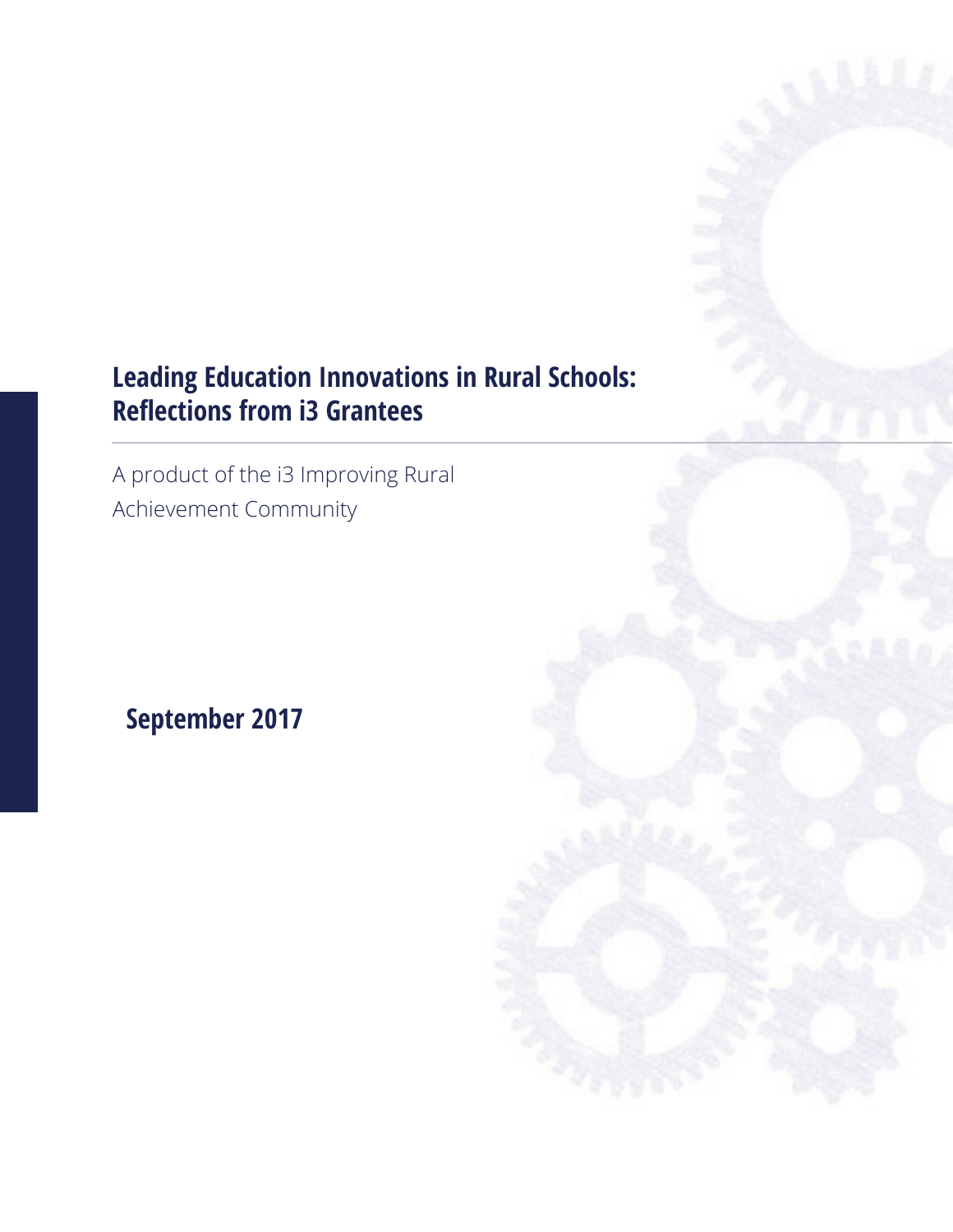

## INTRODUCTION

The Investing in Innovation (i3) Improving Rural Achievement Community, a professional learning community of grantees under the i3 program, created this document to share knowledge and experiences related to working in rural districts across the United States. Grounded in field-based experiences and lessons, it serves as a guide for researchers, non-profits, and others interested in partnering with rural districts to develop and implement innovations in K–12 schools. The i3 project directors, project teams, and project evaluators believe their experiences are important to share with the field, and hope to encourage others to pursue research opportunities in rural education. The intrinsic, professional rewards of their experiences are immeasurable, and the potential payoff of the innovation efforts for rural schools and their students in the long-term is significant. The voices of the project directors and their teams echo throughout this document; they honor the hard work of the people in the schools and districts where they were privileged to carry out their i3-funded education innovation and research.

The Investing in Innovation (i3) Fund, established under section 14007 of the *American Recovery and Reinvestment Act of 2009* (*ARRA*), provides competitive grants to expand the implementation of, and investment in, innovative practices that are demonstrated to have an impact on improving student achievement or student growth, closing achievement gaps, decreasing dropout rates, increasing high school graduation rates, or increasing college enrollment and completion rates. Funds supported development, validation, and scaling of innovative practices in K–12 schools. Grants required education entities (e.g., schools, districts, regional service agencies) to partner with the private sector, philanthropic community, and researchers.

As part of the i3 work, the U.S. Department of Education (the Department) funded a technical assistance provider (Westat and its partners) to support, among other implementation activities, the development of grantee communities focused on similar student outcomes or characteristics. The Improving Rural Achievement Community (the rural community), which created this document, is one of these national professional learning communities. Educators, nonprofit and private-sector education reformers, and researchers focused on implementing innovative interventions in rural schools participated in the community that formed in 2014. Rural community members met in person once a year at the annual i3 project directors' conference and virtually on a near-monthly basis.

The rural community provided a forum for i3 project staff to share project goals, implementation and evaluation experiences, and strategies for success. Community members agreed to develop a guide that outlined recommendations, based on their collective experiences, for others who seek solutions to critical problems of practice in the rural context. Consequently, the rural community participants embraced the opportunity to contribute to the dearth of literature on how to design, implement, and evaluate innovative projects. Select participants also perceived this guide could inform those who seek to address critical rural education issues in a research agenda the National Rural Education Association<sup>1</sup> recently released. A total of 27 rural community participants working across 24 i3 projects (see Appendix A for full listing) contributed content as active participants in focus groups (via webinar), polls, emails, and/or in-person meetings during the guide development process.

1Hill, J., & Turney, J. S. (2016). Rural education research: A call to action. *The Rural Educator, 37*(3), v-vii. Retrieved from <http://epubs.library.msstate.edu/index.php/ruraleducator/article/view/360/351>.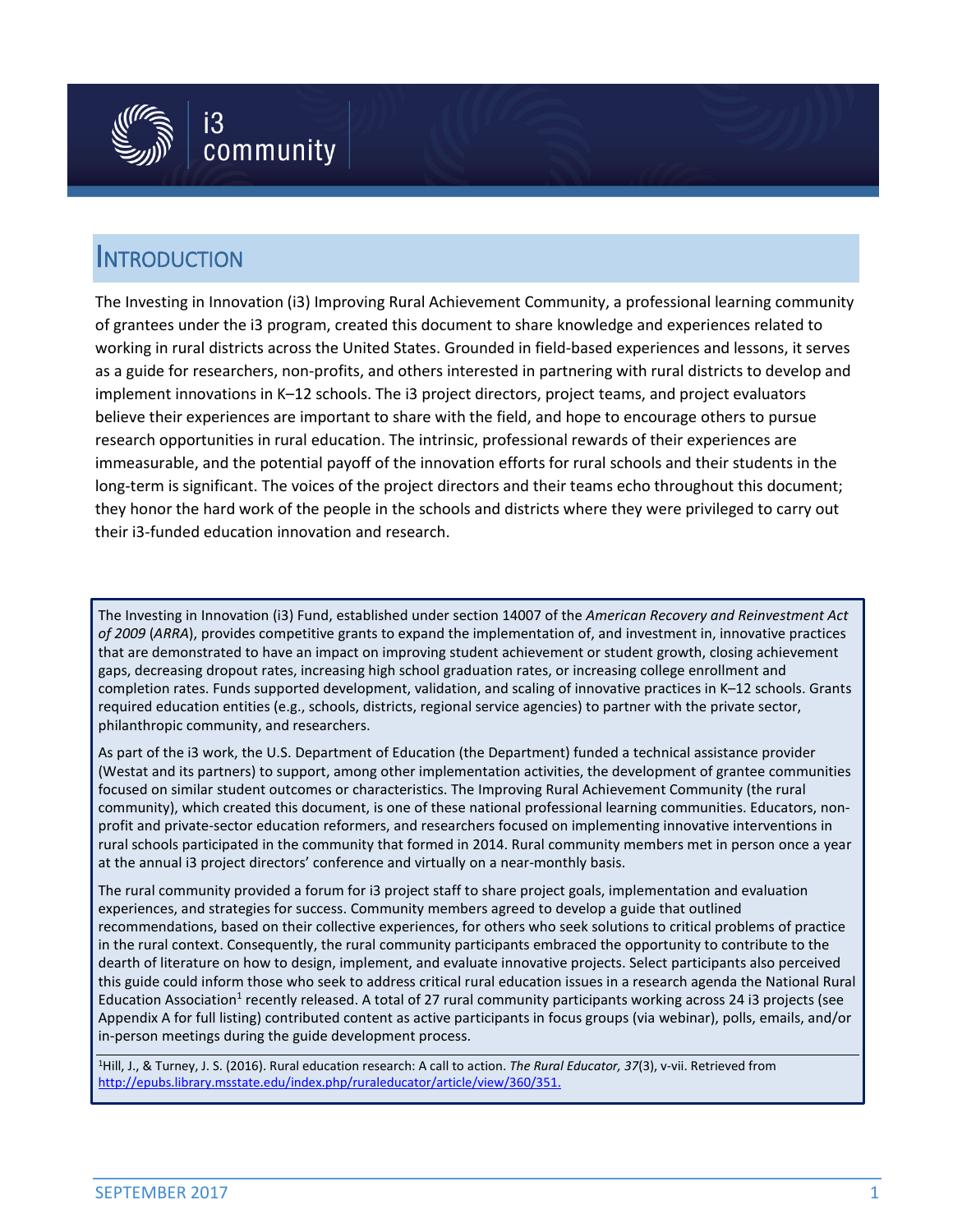#### **Why Innovations in Rural Districts and Schools Matter**

Large-scale educational innovations in rural America have been few. Most notable are the 30 National Science Foundation's rural systemic initiatives<sup>1</sup> that focused on reforming mathematics and science education in high-poverty rural areas, and The Rural Challenge that focused on fundamental school-wide reform rather than individual programs and projects.<sup>2,3,4</sup> Numerous reports have called for greater attention to the needs of students in rural schools,<sup>5-12</sup> and the unique issues of designing program interventions in rural districts.13,14At issue, much of the literature about education innovation and reform tends to focus on urban areas, with little attention to rural locales. Accordingly, a Brookings Institution report described rural schools as "America's forgotten educational institutions" (p. 10).<sup>15</sup>

One could argue that capacity limitations are too numerous in rural school districts to implement meaningful educational improvements.<sup>7, 8, 13, 16-18</sup> For example, Stephens (1998, p. 59)<sup>18</sup> offered a list of common weaknesses in organizational and structural features of rural districts, including less management and support services, greater per pupil cost, greater number of teachers teaching outside of their field, less competitive salaries and benefits, and limited programs and services for special populations, among others. To add to that list, low population density, social and geographic isolation, and small-scale institutions are additional challenges for some rural communities.

One could also argue that these are the inherent capacity limitations that education innovation designers must consider when determining the feasibility of innovation, the fidelity of implementation, and the sustainability of innovation in rural places. The limitations also will likely be on the minds of education, community, and government leaders when approached to become a partner in developing or scaling up an innovation that is to have value in their rural context.

The concentration of poverty is another important contextual factor in rural areas (Farrigan 2017).<sup>19</sup> People living in poverty are typically clustered in certain regions, counties, and neighborhoods. In rural places with high poverty, a person may face impediments beyond individual circumstances. Concentrated poverty contributes to poor housing and health conditions, higher crime and school dropout rates, and employment dislocations. As a result, economic conditions in high poverty areas can create limited opportunities for residents. Persistent poverty may become a way of life.

Although educational attainment is growing in rural America, attainment varies across demographic groups. Lower levels of educational attainment in rural areas correlates with high poverty and unemployment rates. Marré (2017, pp. 1-6) $^{20}$  points out:

- The rural-urban gap in college (bachelor's degree) completion is growing,
- Rural women are increasingly more educated than rural men,
- Educational attainment is generally higher for younger-age cohorts,
- Racial and ethnic minorities in rural areas lag Whites in educational attainment,
- Educational attainment relates to economic outcomes, and
- Rural counties with low levels of educational attainment have worse economic conditions.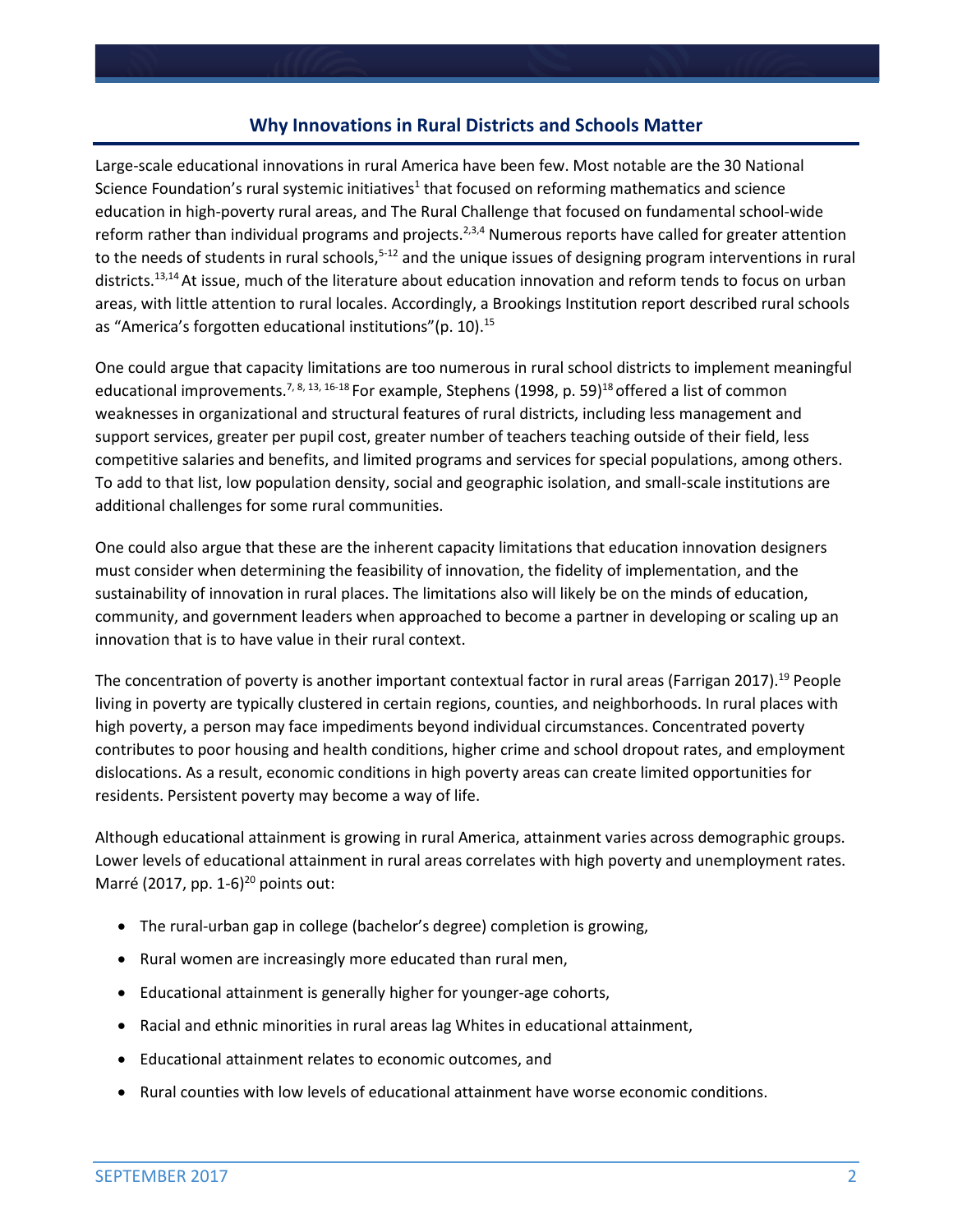Undeniably, designing and implementing innovations for public schools in high poverty, rural areas presents a unique challenge for researchers and education practitioners. However, creating and scaling up effective innovations for public education in rural areas remains necessary. But why?

Consider for a moment that in fall 2014, approximately 28 percent of the nation's public schools were located in rural America. More than 9 million students attended these schools, almost one-fifth (18.4 percent) of the nation's students. As such, achieving equity in educational opportunity and economic prosperity for this population is but one reason to pursue innovations in the rural context. The success of these students, their schools, and their communities is critical to the overall success of the nation's public education system, its economy, and the well-being of all who call America home.

Additionally, rural education innovation has a vital role to play in promoting the economic and social vitality of rural America<sup>21</sup> as local communities transition for success in the twenty-first century.<sup>10, 22, 23</sup> Partnerships and collaborations are beginning to show promise in addressing some of rural America's most pressing education challenges.<sup>24,25</sup> The experiences and lessons shared in the following sections illustrate how the i3 Development, Validation, and Scale-up innovation projects are learning and leading the way.

i3 grantees who contributed to this guide, and those funded under the rural priority, were required by the Department to partner with school districts eligible for one of two Rural Education Achievement Programs (REAP) that represent high-need rural areas: (1) the Rural and Low-Income School Program, or (2) the Small, Rural School Achievement Program. Consequently, the lessons learned and experiences shared hold important potential for those who seek to improve educational opportunities and outcomes in some of America's most impoverished settings.

### **Document Overview**

This guide shares key recommendations for designers, implementers, and evaluators of innovation in rural areas. Although these recommendations may be appropriate for education innovation efforts in any context, i3 grantees working with rural districts experienced these as strong and important needs that required a greater focus than one might find elsewhere. The absence or neglect of one or more of these when working with rural districts might have a greater negative impact on project success than when working in other locales.

Above, the guide provided a brief overview of the rural context. In the following sections, the guide presents recommendations based on experiences in four major areas: (1) Relationship-Building with Rural Districts, (2) Establishing and Maintaining Partnerships, (3) Sustaining the Innovation, and (4) Scaling-Up the Innovation. The conclusion summarizes key points from the guide and leaves the reader with five critical questions to consider before starting a journey of innovation in rural schools and districts.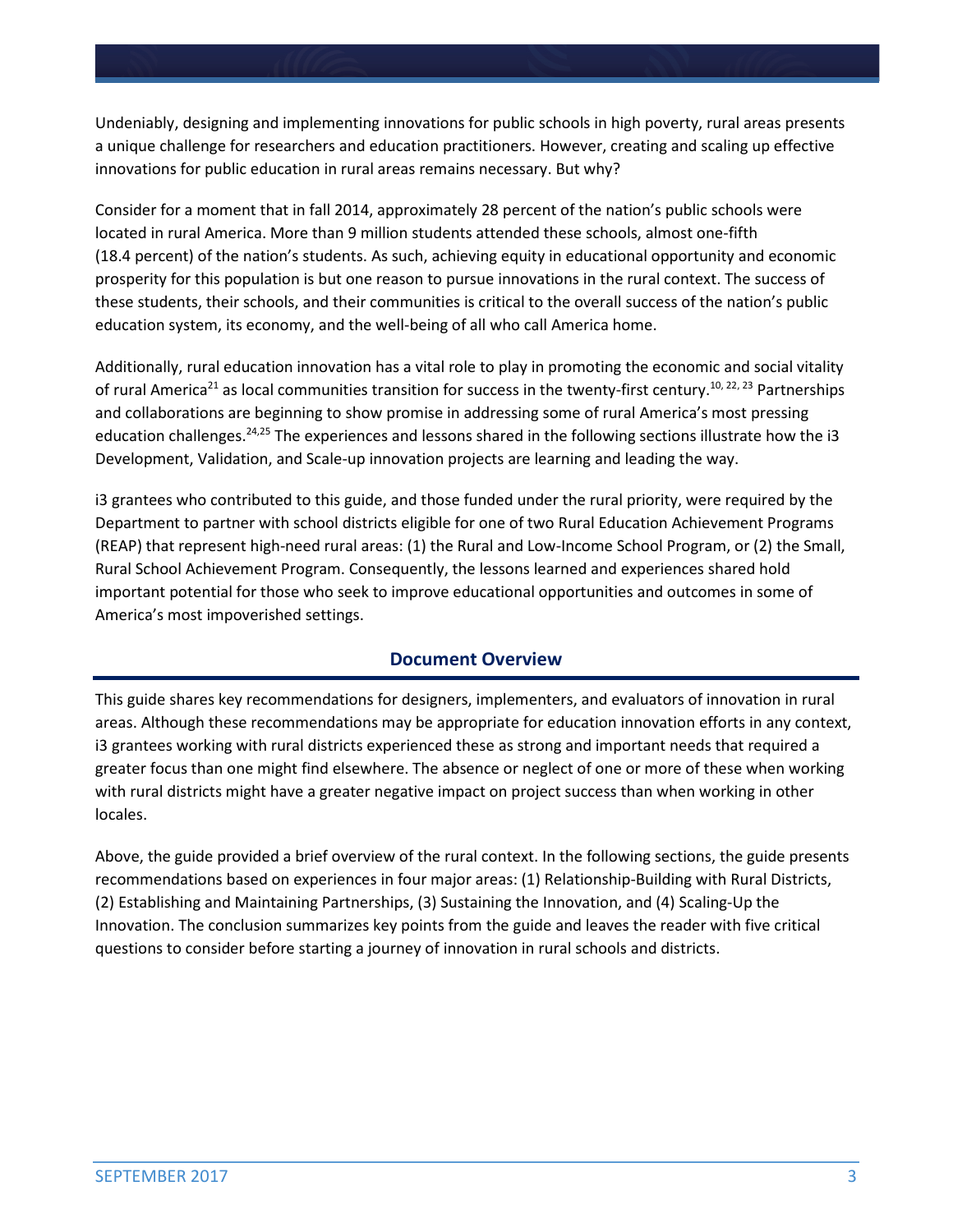# RELATIONSHIP-BUILDING WITH RURAL DISTRICTS FOR INNOVATION RESEARCH AND IMPLEMENTATION

Implementing innovation in rural districts and schools requires an initial investment of time to learn about the rural setting and to be intentional about building sincere relationships with key stakeholders and community members.

## **Recognize the Unique Context of Each Rural Community, District, and School**

Rural districts and schools offer considerable variation in terms of geography, resources, economy, culture, and racial and ethnic makeup. Even those that appear demographically similar may be extremely different in other ways. For example, two rural districts in Northern Mississippi that the National Writing Project (NWP) partners with were "virtually the same" in terms of geography, size, poverty level, and racial make-up, "yet

the culture of the communities could not have been more different. One district's reputation in the community had to always be maintained by high scores on states tests, [while] the other district had an administration more willing to experiment and take risks" (Tom Fox, NWP). A key part of long-term success may include awareness of and planfulness around such variation.

**"Every school district is unique, so don't assume that just because all districts are rural or small they will have the same priorities, or decision-making processes." Susan Wandling Sonoma State University**

While it is true that rural communities share some similarities, each has its own history, experiences, strengths, challenges, and needs. Schools within the same rural district may even have different levels of "rurality" (i.e., some may be more or less rural), and therefore may have varying levels of access to faculty professional development opportunities, instructional resources, internet and other technology supports, administrative supports, jobs for graduates, etc**.** Kelli Thompson from Kentucky Valley Education Cooperative (KVEC), elaborates: "Within the same school district, there was one school near a central roadway which had significantly more access to community resources and services than another school located on the district border and further away from resources."

As such, generalizations across all rural districts, or across all schools within a district, can be inappropriate. Instead, acknowledge and seek to understand the individuality and uniqueness of each school and its rural community context.

## **Understand That Early Stakeholder Engagement and Buy-In is Essential for Success**

Gaining access to *any* district or school for the purposes of implementing innovation and conducting evaluation research requires early stakeholder engagement and buy-in. Without it, especially from the outset, it may be difficult to build a solid foundation from which to recruit for, implement, retain and/or expand an innovation—or provide evaluative evidence that the innovation has promise to produce meaningful results in the specific education context in which it is implemented.

Stakeholder engagement and buy-in may be especially significant in rural districts where stakeholders may not have previous experience in developing, validating, or scaling-up an innovation. For some stakeholders,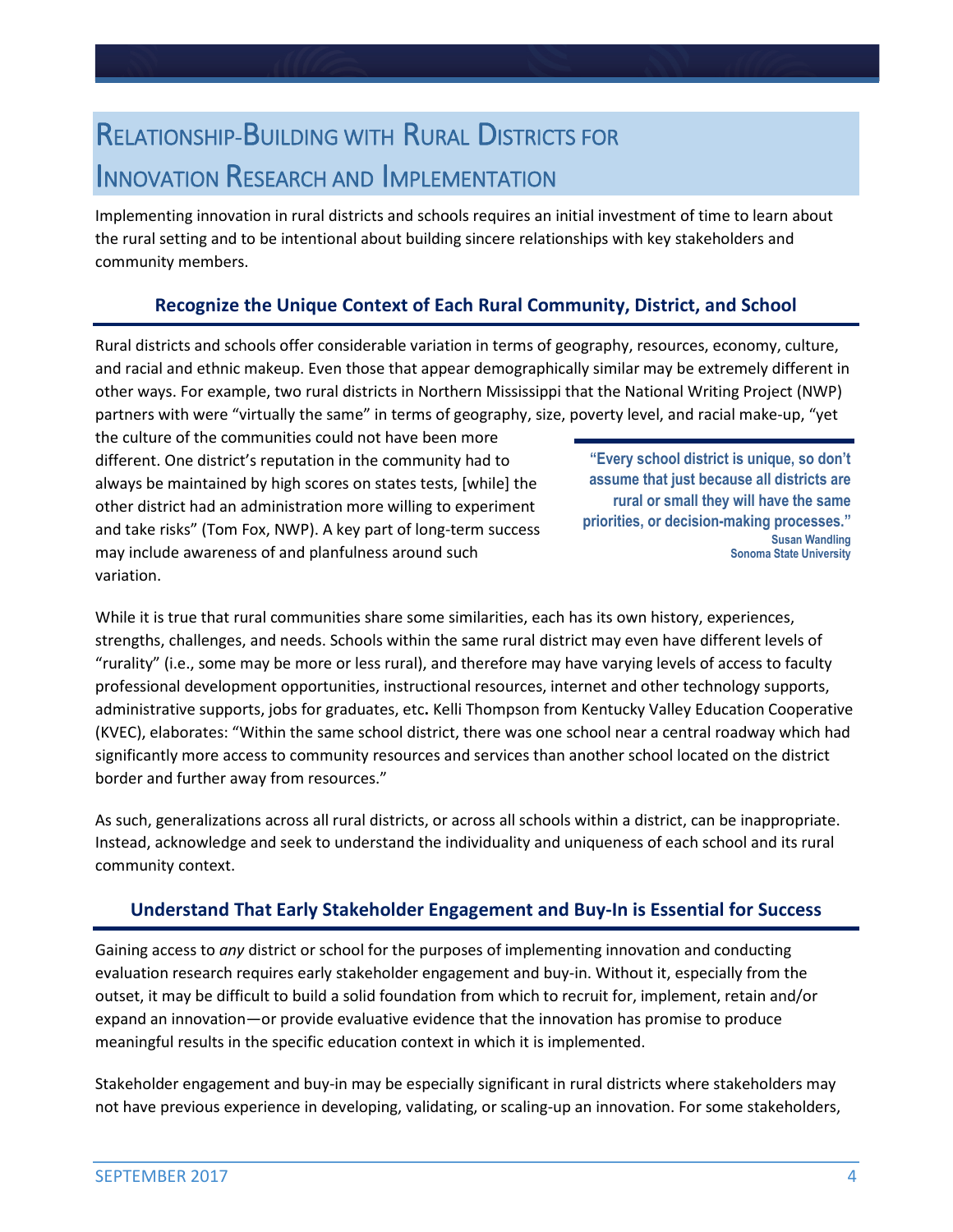this "newness" requires project leaders and evaluators to be explicit about the expectations of the innovation and research. Additionally, some rural stakeholders may be cautious about allowing persons or organizations with whom they are not familiar, to have access to school, student, or community information, particularly if they have a negative impression about how the information could be used.

Before approaching stakeholders in rural districts with a proposal for an innovation, project leaders will need to establish a clear rationale for the innovation's usefulness to the district. District and school personnel will want to know upfront the value of participation. Project leaders, with input from appropriate stakeholders, will need to be able to clearly convey the benefits to the district, its schools, and especially its students. In these early conversations, listening can be more important than talking. Engaging school leaders in conversations about their priorities for their schools provides an opportunity to integrate the benefits of the innovation with desires of school and district leaders. This is particularly important in rural communities where schools and districts may have limited resources and staff, short-lived experiences with previous innovation that provided less value than anticipated, or experiences with project leaders and/or researchers who previously abandoned the community once their work was complete. Keep in mind, though, that "value" can take on many forms, including funds, additional staff, training, professional development, licensure, and student achievement, as examples.

From the start, then, "consider thoroughly which stakeholders should be at the table" (Susan Wandling, Sonoma State University) to build a solid relationship with the community and districts, and ensure successful implementation. Some of the more obvious stakeholders include district and school leaders, teachers and other school-level staff; but other less obvious stakeholders may include influential community members such as the local clergy, retirees, and council or government officials. The Center for Supportive Schools (CSS) realized the value of involving these "less obvious stakeholders" when one of its partner schools

**"It's really important to connect with and meet face-to-face, if possible, with all of the players who have an important role to play in a project; so the superintendent, the assistant superintendent, the principal, [and others in leadership] within the school. It's also important to talk with some of the teachers…" Susan Savell Spurwink Services, Inc./BARR Center**

"reached out to a local youth pastor and business professor at a local community college and invited them to join their stakeholder team. These partners [ultimately] played an important role in establishing credibility for the initiative within the school and local community" (Sherry Barr, CSS). A simple inquiry such as "can you suggest people we should talk to?" could reveal names of key people who should be members of the local project team.

Also keep in mind that educator support is particularly important in rural schools, given the community of teachers might be smaller and more intimate, and therefore, one influential person can sway the entire group with either positive or negative communications and unanticipated impacts. i3 grantees found that the most effective recruitment and implementation happens when both district and school leadership and school staff are included in the decision to participate in an innovation. The greater the buy-in at *both* the district and school level, the greater the chances of participation and success.

However, recognize that rural teachers are more likely to be stretched professionally, as they are tasked with multiple responsibilities and competing priorities on a daily basis. So, as a project leader or evaluator,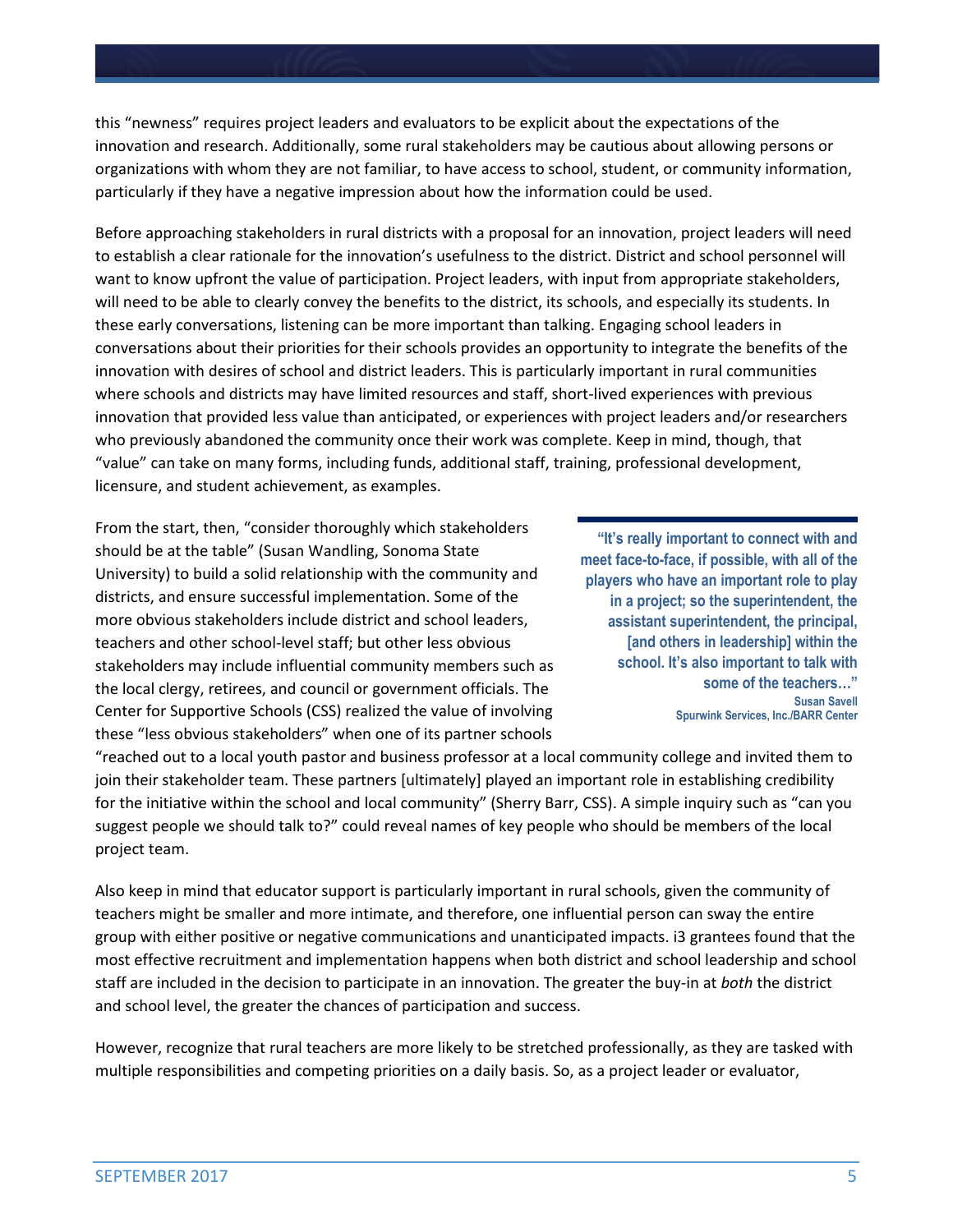understanding that your priorities may not be those of the teachers at any given time is important, and inattention at a given moment does not necessarily mean that the stakeholder group is unsupportive.

### **Consider Community Partnerships**

When project leaders and evaluators approach rural school districts, they may need to think more broadly about who the key stakeholders or potential partners are for innovation implementation. As noted earlier, they may need help and support from an array of community members, such as school board members, community organizations, local churches, local businesses, parent-teacher associations, community colleges, mental health and service providers, and, local clubs and networks; support from district and school personnel may not be enough for project success. Rural communities are often close-knit, so various community members and organizations may have influential connections to the schools within a district.

When considering potential community partnerships, project leaders need to consider reasons they want a community partnership and what they want the community partners to do. Clearly define the partnership expectations, as "people are more likely to come together if they have a clear understanding of what it is they are being asked to do" (Hobart Harmon, Virginia Advanced Study Strategies, Inc.). Also, keep in mind that partners are more likely to work on behalf of the innovation if they perceive their goals and project goals or outcomes are complementary.

#### **The Association of Alaska School Boards' Approach to Partnership: An Exemplar**

The Association of Alaska School Board's Culturally Responsive and Embedded Social and Emotional Learning (CRESEL) program emphasizes the traditional values of the communities in which it works. As a part of the program, the grantee has conversations with community members about how CRESEL connects to traditional values, with the hope that community members will view their work not as "separate or different, but as another way to talk about what communities want for young people " (Heather Coulehan, The Association of Alaska School Board).

The grantee collaborates with First Alaskan Institute, which has existing relationships with the grantee's target communities. In partnership with the Association of Alaska School Boards, First Alaskan Institute modified one of its existing protocols to facilitate conversations concerning racial equity, to focus instead on discussions about cultures in schools. With the protocol, each district participating in the CRESEL program is hosting a series of conversations with its respective communities about culture in school, and subsequently building relationships with the communities. School planning teams use the feedback from these conversations to guide CRESEL program efforts.

## ESTABLISHING AND MAINTAINING PARTNERSHIPS WITH RURAL DISTRICTS

Once a district has agreed to take part in an innovation, formalizing the partnership facilitates a clear understanding of districts' and schools' needs and capacities, ensures clear communication in both directions, and maintains support and buy-in for the innovation. A formal agreement reinforces a relationship of trust and respect with the districts and schools.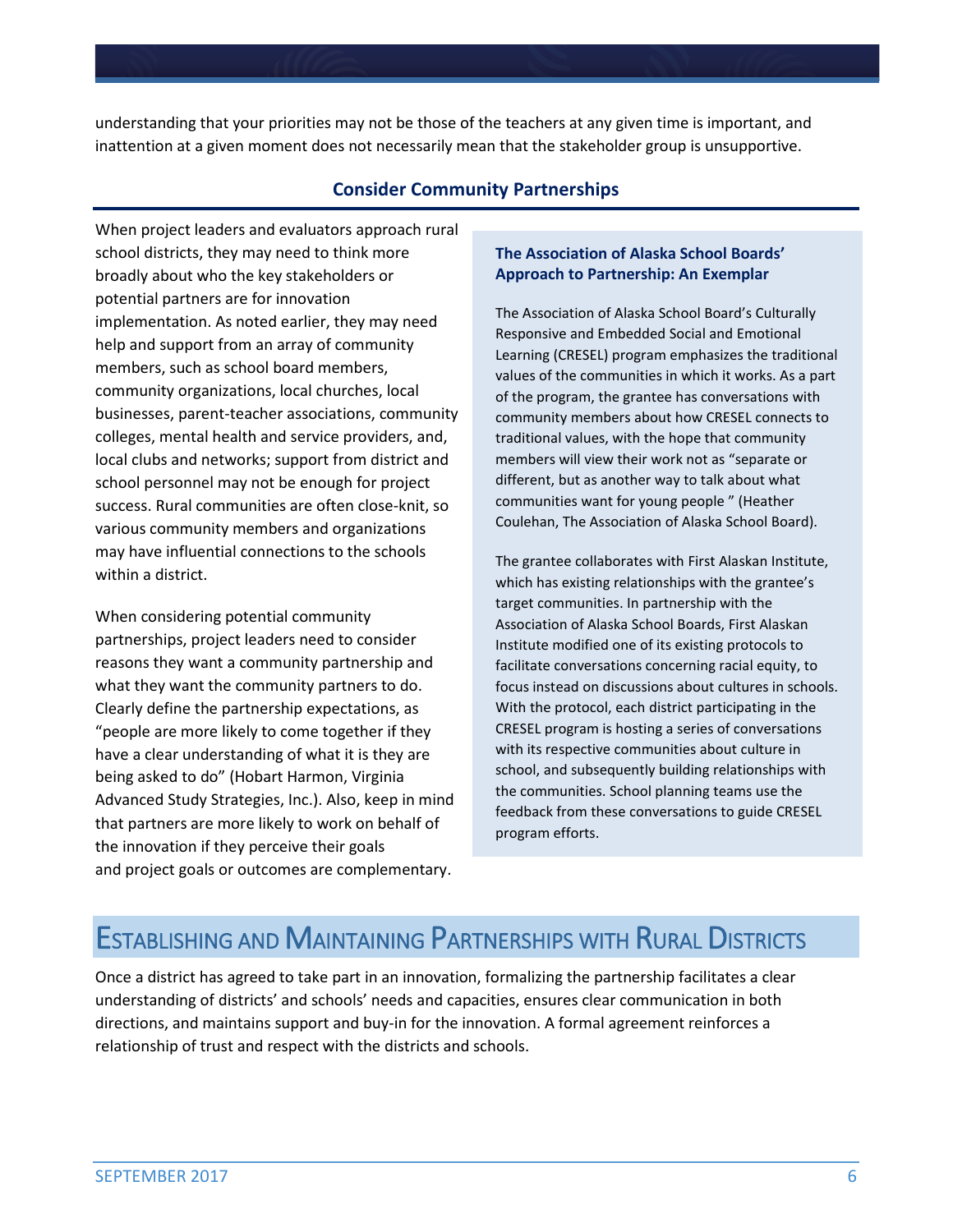#### **Assess Rural Districts' Assets and Needs**

Acknowledging the individuality of rural districts and schools lends itself to understanding the context and capacity of each. Prior to any implementation efforts in rural districts and schools, it is essential to research the districts of interest and conduct some initial assessments (e.g., needs assessments, readiness assessments) to determine whether the district has the resources and capacity to complete the work; and generally, whether the site is a good fit for the innovation. When conducting an assessment, it is important to understand both the assets as well as the needs of the community. For example, make sure to understand the existing resources, people's skill sets, and initiatives already in place to advance quality education in the rural setting. Recognize that district and school personnel are experts about their communities, districts, and schools, so talk intentionally with them about what each brings to the innovation.

**"When we [won] the grant, it was very important to go in and talk to each of the superintendents in the 18 districts we were working with because they wanted to make sure we understood [the project] could not be a one-size-fits-all solution, even though we had a core thing that we were going to do. How [the project] was actually rolled out in each of the districts could be a little different based on what [the superintendents] knew about their communities…. We used the conversations with the superintendents to make sure [the intervention] was tailored to the [rural districts'] needs."**

**Claudia Miner, Waterford Institute**

Collaboratively, with key district personnel, assess the fit of the innovation with the overarching goals and vision of the district. Engage in conversations about alignment of the innovation with the district's needs, and identify opportunities to tailor the innovation to them. This might require the project leaders and evaluators to discuss non-negotiables and areas of flexibility in implementation of project and evaluation plans. Also, ask district leaders to discuss factors that enable or hinder implementation, such as staff capacity, availability of time, and existing initiatives or demands on time. Engage also in honest conversations about district, school, or community policies that might limit the success of the innovation. For example, policies about internet use or restrictions in the district and schools can be a barrier to successful implementation (see "Assessing Rural Districts' Capacity for Technology-Based Innovation" below). The tenor of these conversations sets a tone of respect for the work and district personnel, and contributes to the innovation's success.

Once project leaders and developers discern that a district and its schools are a good fit for an innovation, it may be necessary to conduct *another* assessment to decide where to begin the work in the district. For example, Linda Friedrich from NWP shares:

"In the first six-month period [of the project], our local sites conducted an assets and needs assessment process that varied from place to place. It involved things like sitting down in a coffee shop in the town and talking with teachers about what they were already doing, what questions they had, and those kinds of things. So [we built] relationships [and asked] very specific questions to know what people were already doing and what they hoped to get from the project."

However, if the innovation is not a good fit for the district, or the timing of it is not optimal, project leaders should continue to engage and communicate with the district to maintain a relationship, in the event that another opportunity comes along that is better suited for the district's context and capacity.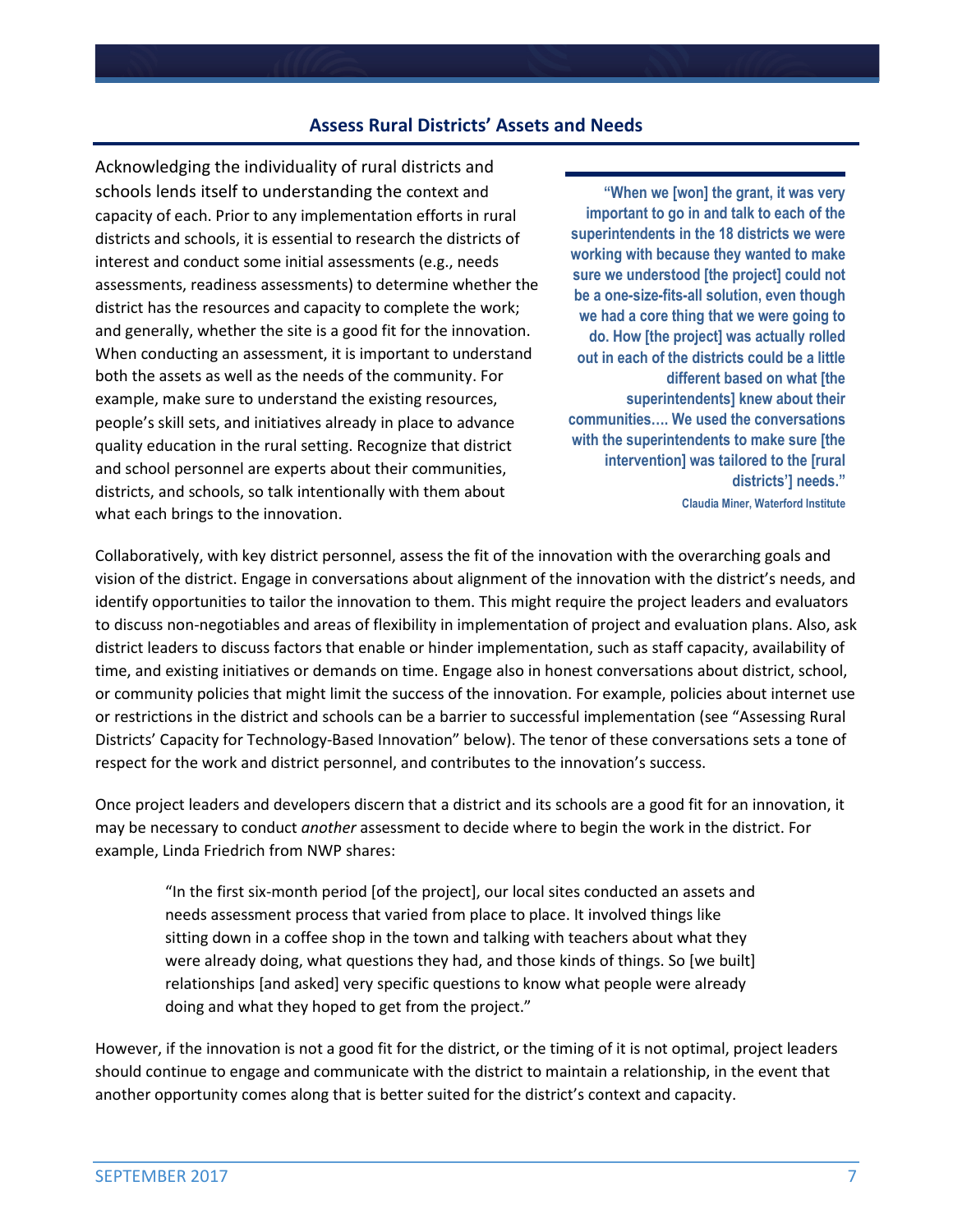#### **Assessing Rural Districts' Capacity for Technology-Based Innovation**

Multiple i3 rural grantees implement innovation projects that incorporate technology (e.g., tablets, web-based programs and professional development, software, etc.). However, as grantees have learned, districts', schools', and innovation participants' level of experience with technology, as well as rural districts' capacity to manage the technology, varies. Some rural communities and school districts have high-quality internet accessibility and connectivity, and the bandwidth capacity to support the use of technology. However, other districts may struggle to gain access to the internet and other technology, and do not yet have the capacity to implement a necessary technology feature of the innovation. Accordingly, i3 grantees recommend that project designers factor into their implementation plans an assessment of the participants' levels of experience with technology, and the districts' capacity to implement innovations that rely heavily on technology.

Developers might also consider piloting technology with a small group first to make sure it works, and to determine any other barriers that may hinder large-scale use of the technology. It is additionally useful to become familiar with any district or school-level policies that may hinder technology-based implementation and other "technology nuances that may need to be planned for" (John Proffit, KVEC). For example, Sonoma State University ran into the issue of each school having different policies and restrictions regarding internet use.

If an innovation requires the use of technology, and the culture of the community and district is not one of technology use, it may be difficult for personnel, teachers and school staff, and/or students to implement innovations that rely heavily on technology. If the district or school is still willing to participate in the innovation, despite a lack of technology use and experience, their involvement might require training or ongoing support on the technology, which the project team may not have initially planned to do. This is an additional consideration during initial conversations with districts/schools.

### **Clearly Communicate Innovation Requirements and Expectations**

Once a partnership is established with rural schools and districts, it is imperative that project leaders clearly articulate expectations, and be transparent with partners about what the innovation entails, including the time commitments. It may be necessary to tailor communication so that all involved stakeholders (e.g., district personnel, school personnel, parents, and partner organizations) understand their roles and responsibilities. Remember that rural districts may have had fewer opportunities than other types of districts

to participate in education reform efforts in the past; therefore, clearly communicating expectations and requirements is especially important, as it helps to build the shared understanding necessary for implementation.

District- and school-level staff should have a clear understanding of evaluation requirements and the time and effort necessary for a credible evaluation. Be sure, also, to untangle the evaluative requirements and the project's programmatic components. Schools may have the capacity to participate programmatically in an innovation but may not be able to meet the requirements of the evaluation. Clear communication and understanding of the evaluation is especially important when researchers are implementing a rigorous evaluation, such as a randomized controlled trial.

**"Because we were randomizing at the district level, both the local Writing Project sites and the researchers, [as well as national staff], really talked with districts about the implications of the research early on. We worked closely with [the evaluator] to develop language that wouldn't be too [jargon-rich] and to explain why [we were randomizing and] what randomization meant. But we also had frank conversations with districts, and if a district said, 'look we cannot do this because we're under so much pressure to raise test scores, and we can't take the risk of being randomized,' we really took that seriously and moved to the next district."**

**Linda Friedrich, National Writing Project**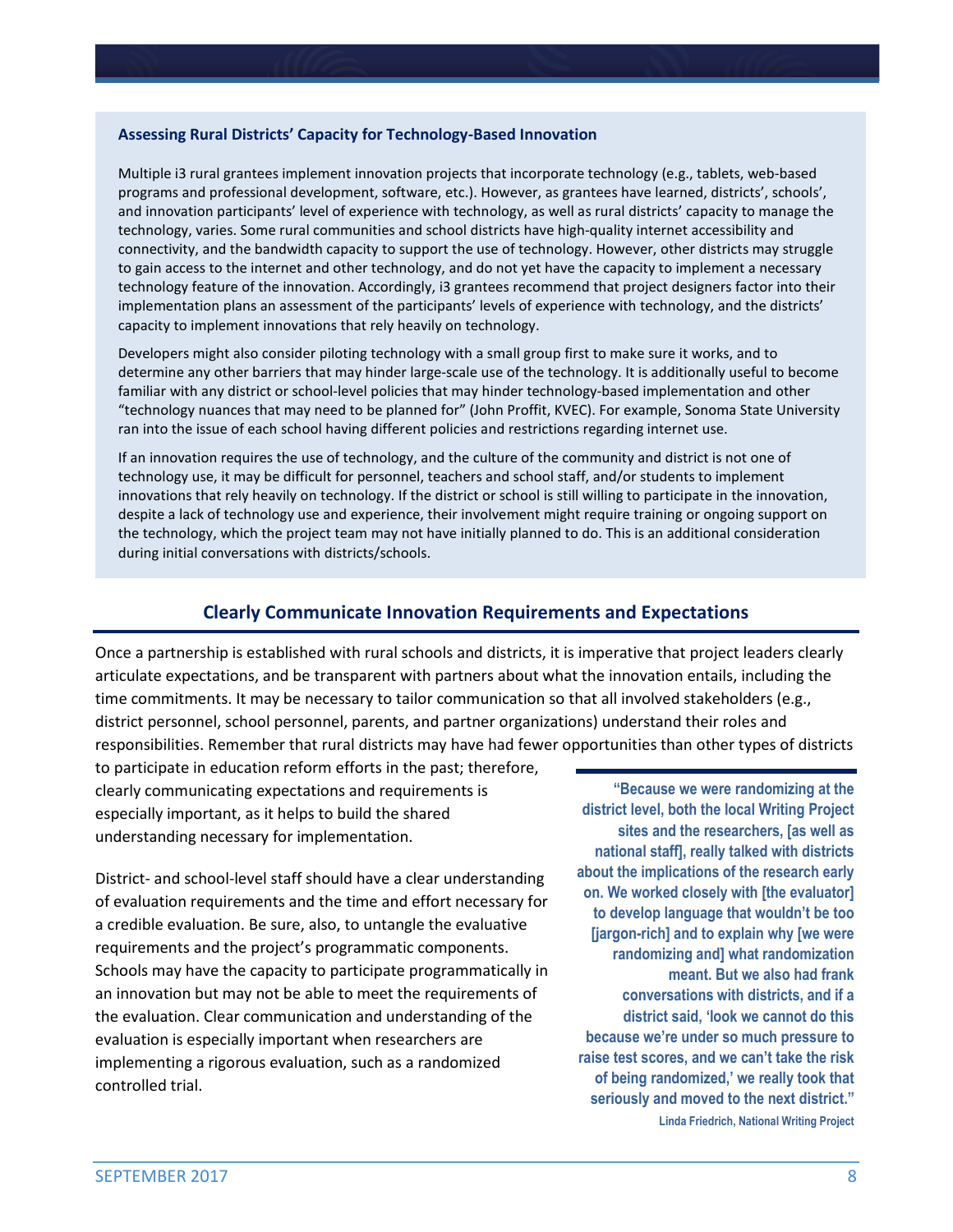### **Understand the Complexities of Conducting Research in Rural Communities**

Conducting rigorous research in rural districts and schools can be a major challenge. Many school systems may not be familiar with experimental and quasi-experimental research designs. However, these approaches are important in educational research because they help determine whether an intervention caused the intended impact. Little research focused on rural settings is currently included in the What Works Clearinghouse (WWC) [\(https://ies.ed.gov/ncee/wwc/\)](https://ies.ed.gov/ncee/wwc/), a repository that rates the quality of educational research designs according to a set of publicly available, rigorous standards. Increasingly, the Department prefers these types of research methods, particularly in competitive grant projects.

Evaluators attempting such rigorous experimental and quasi-experimental research in rural districts and schools may encounter challenges such as increased costs, difficulty of randomizing in low population areas, or building trust and understanding between researchers and participating schools and districts. These challenges also make it difficult for the evaluators to conduct research that will meet the WWC design standards. Without such evaluation designs presented in the original project proposal, a project's chances for funding may be reduced. Consequently, Table 1 presents some of the common challenges when conducting rigorous research in rural districts and some of the corresponding implications.

It is essential to clearly communicate the role of the independent evaluation and the researchers, as well as any other innovation requirements and expectations. A common way to delineate the roles and responsibilities of all involved parties is via a written partnership agreement, such as a Memorandum of Understanding (MOU). The agreement should include expectations for the innovation team, participating districts and schools, the evaluator, and any other key team members. A formal agreement signed by each partner indicates commitment and understanding from each and empowers each partner to hold the others accountable.

|                                                                       | <b>Challenge</b>                                                                              | <b>Implications and considerations</b><br>of the rural context                                                              |
|-----------------------------------------------------------------------|-----------------------------------------------------------------------------------------------|-----------------------------------------------------------------------------------------------------------------------------|
| <b>Design</b><br><b>Challenges Faced</b><br><b>Primarily By Rural</b> | Too few schools,<br>teachers, or students<br>in a district to<br>randomize at these<br>levels | Consider randomization at the district level as a potential solution,<br>while recognizing that costs may be higher.        |
| <b>Schools</b>                                                        | Distance to and<br>between study sites<br>increases costs                                     | Traveling to rural and rural remote locations costs more and<br>increases the time associated with conducting the research. |

|  |  | Table 1. Challenges in conducting rigorous research in rural districts and schools |  |  |
|--|--|------------------------------------------------------------------------------------|--|--|
|--|--|------------------------------------------------------------------------------------|--|--|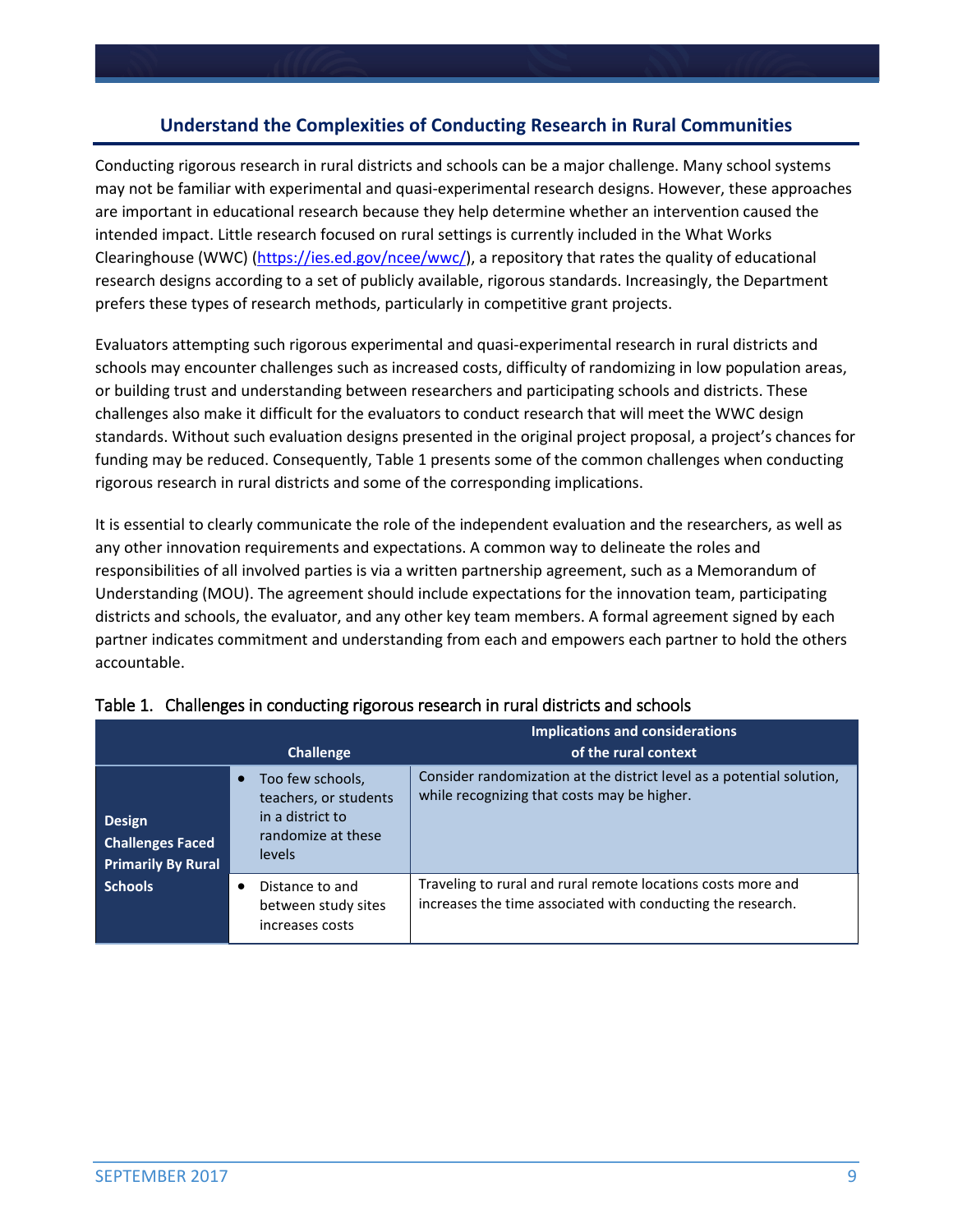|                                                                                                                                  |                                                                                                                                                 | <b>Implications and considerations</b>                                                                                                                                                                                                                                                                                                                                                                                                                                                                                                                                                                                                                                                                                                                                                                                                                                                                 |  |  |
|----------------------------------------------------------------------------------------------------------------------------------|-------------------------------------------------------------------------------------------------------------------------------------------------|--------------------------------------------------------------------------------------------------------------------------------------------------------------------------------------------------------------------------------------------------------------------------------------------------------------------------------------------------------------------------------------------------------------------------------------------------------------------------------------------------------------------------------------------------------------------------------------------------------------------------------------------------------------------------------------------------------------------------------------------------------------------------------------------------------------------------------------------------------------------------------------------------------|--|--|
|                                                                                                                                  | <b>Challenge</b>                                                                                                                                | of the rural context                                                                                                                                                                                                                                                                                                                                                                                                                                                                                                                                                                                                                                                                                                                                                                                                                                                                                   |  |  |
| <b>Common Design</b><br><b>Challenges with</b><br>an Additional<br>Degree of<br><b>Difficulty in Rural</b><br><b>Communities</b> | Superintendents/<br>$\bullet$<br>education leaders can<br>be reluctant to allow<br>randomization within<br>district and/or within<br>the school | While this challenge is not uncommon in education research,<br>superintendents' and education leaders' approval for<br>randomization within districts and schools can be more<br>complex because of close community ties.<br>Although such pressure occurs across both rural and non-rural<br>districts/schools, the rural setting is uniquely challenging because of<br>the close community and personal connections of the teachers,<br>leaders, and parents/community. The appearance of selecting some<br>grades/students/teachers/schools over others in a rural setting can<br>present public relations and political difficulties that manifest in a<br>more profound way.                                                                                                                                                                                                                      |  |  |
|                                                                                                                                  | Teacher turnover                                                                                                                                | While this is challenging in education research in general, teacher<br>turnover in the rural setting may mean that a higher percentage of<br>participants (e.g., teachers participating in a professional learning<br>intervention) in a multi-year study may leave, thereby reducing its<br>potential impact and increasing attrition, which could undermine<br>the quality of the inferences that can be drawn. Under such<br>circumstances, researchers may have to start over, thus<br>complicating the likelihood of demonstrating impact. Consider<br>planning for teacher turnover from the outset and identify<br>mitigation strategies to minimize negative impacts for the project.<br>In larger settings, researchers may be able to conduct analyses to<br>test how teacher turnover affects the intervention; but with small<br>numbers of teachers, such analyses may not be meaningful. |  |  |
| <b>Common Design</b><br><b>Challenges with</b><br>an Additional<br>Degree of                                                     | Recruitment<br>$\bullet$<br>challenges and<br>heavier investment in<br>information-<br>sharing/educational<br>campaign                          | Rural districts are less likely to have participated in research studies<br>in the past. They may be less familiar with the positive aspects of<br>participation and/or may be unduly intimidated by the prospects of<br>participation. Further, rural districts are less likely to have<br>designated personnel experienced in research owing to less funding<br>within the district; as a result, researchers need to spend more time<br>explaining the research study, its processes, and the importance of<br>fidelity throughout the project.                                                                                                                                                                                                                                                                                                                                                     |  |  |
| <b>Difficulty in Rural</b><br><b>Communities</b><br>(continued)                                                                  | Internal stakeholder<br>$\bullet$<br>support is essential<br>for success                                                                        | Close-knit communities are a trademark of rural areas. Although<br>this is one strength associated with rural communities, it can<br>potentially be a barrier to participation in research. Researchers<br>often need one or more local advocates or team members in order<br>to recruit districts and maintain commitment throughout the<br>project.                                                                                                                                                                                                                                                                                                                                                                                                                                                                                                                                                  |  |  |
| <b>Design</b><br><b>Challenges Not</b><br><b>Distinctly Rural</b>                                                                | School governance<br>$\bullet$<br>systems (federal,<br>state, district, school)                                                                 | Decisions at any level can affect the research. However, projects<br>working in rural districts may be dealing with several districts and<br>schools, perhaps spread across multiple states. Dealing with<br>increased numbers of governance structures increases time and<br>costs required for project recruitment, management, and<br>implementation. Knowing this in advance allows researchers to plan<br>ahead and identify strategies for how to minimize costs.                                                                                                                                                                                                                                                                                                                                                                                                                                |  |  |

|  | Table 1. Challenges in conducting rigorous research in rural districts and schools-continued |  |  |
|--|----------------------------------------------------------------------------------------------|--|--|
|  |                                                                                              |  |  |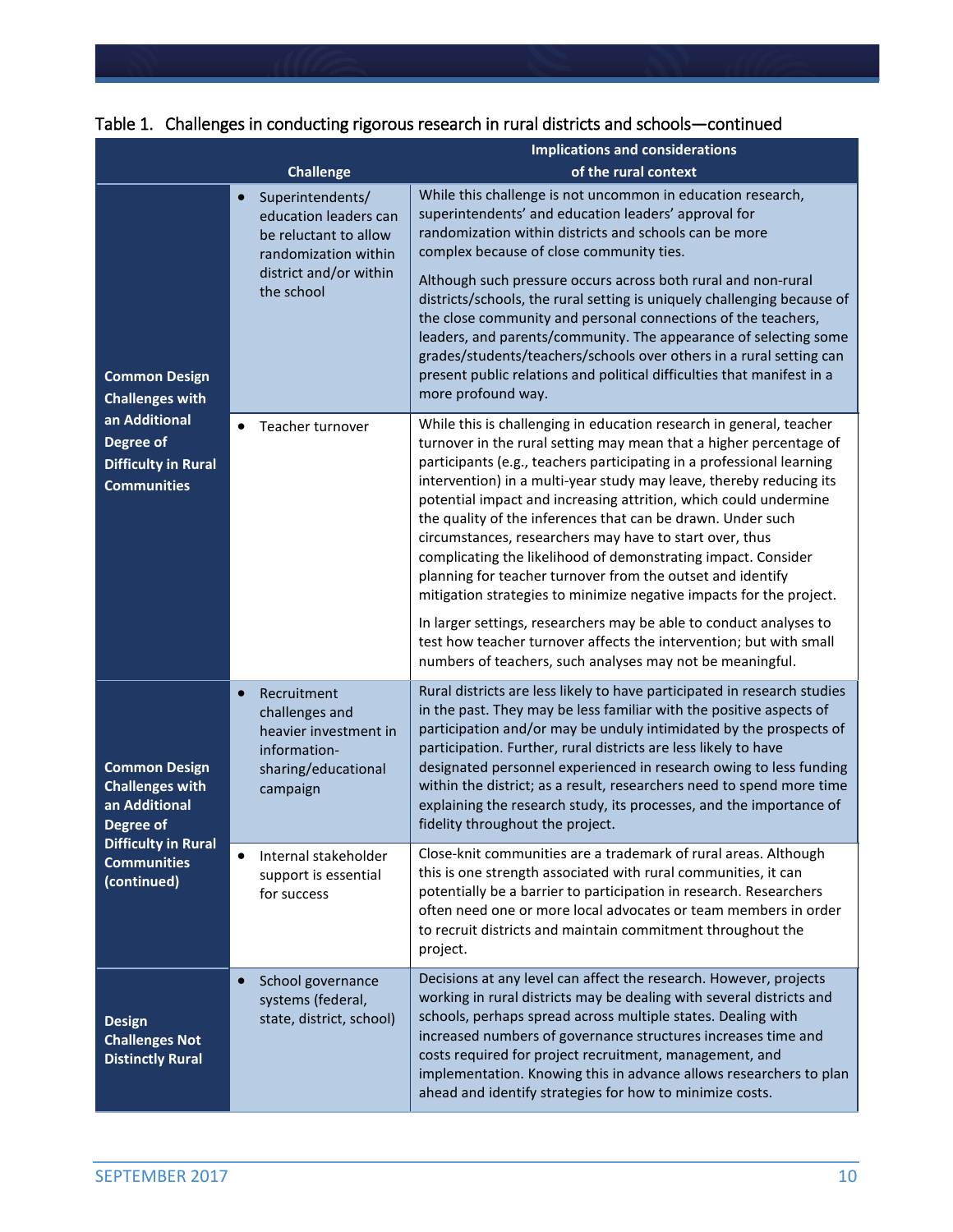### **Maintain Support and Buy-In for the Innovation**

Early support and buy-in is critical for project success, but maintaining that support and buy-in is just as important. As such, stakeholder engagement and communication are ongoing efforts. Continual, predictable engagement and communication, such as monthly check-ins, keep project participants not only informed, but also in touch with and committed to the innovation.

Ongoing engagement is also beneficial in the event of turnover of district and administrative staff and educators, which can be a challenge in some rural districts. To elaborate, Lynn Cominsky from Sonoma State University shared that administrative turnover was a significant challenge for the project, and advises that "it takes continual effort to bring new administrators up to speed, especially since it's hard for them to embrace something introduced in the previous administration. That effort includes insistence on face-to-face meetings, and bringing all stakeholders to the table for each district, including teachers and counselors."

**"We hold quarterly leadership team meetings to discuss implementation of the project. Topics include successes, challenges, new developments in the intervention, and the evaluation. Agenda items also include a follow-up on school/teacher needs or ongoing issues from the prior meeting. Regional representatives speak on behalf of the schools and their leadership, the intervention developer, and representatives from the evaluation team."**

**Deap of the fundamental ways to maintain support and buy-in is Dessigned Section** *Dessie Bowling, KVEC* by being transparent about implementation progress, successes,

and challenges. Communication might include meaningful updates on progress toward the goals of the innovation, early evaluative research findings, survey results, benefits to the district and schools, etc. It is important to present these items in an understandable way for all stakeholders. It is also important that the researchers conducting the independent evaluation welcome feedback and input of stakeholders, particularly because "working with [districts and] schools to implement a multi-layered program and also [to] participate in rigorous evaluation is a lot to ask of schools" (Sherry Barr, CSS). Sherry Barr further explains that for CSS, "regular check-in conversations, both in-person and by phone, with a CSS program consultant, school administrator, and the evaluator have helped ensure that key information is communicated in a timely way, while not overwhelming schools partners with too many details. These regular check-ins enable CSS to provide technical assistance and coaching when there are implementation challenges and have contributed to strong working relationships among project partners."

In addition to maintaining relationships with existing stakeholders, project leadership and evaluators should consider new stakeholders to engage as the project develops. Often groups or persons emerge as stakeholders during the project implementation.

It may also be useful to identify liaisons or champions, with ties to or established relationships with districts and schools, who can advocate locally for implementation of the innovation (See some examples in "i3 Grantees Rely on Program Liaisons and Champions to Engage Stakeholders" below). Especially at the school level, the person serving in this role should be well respected by school staff, and a genuine champion of the innovation. School administrators and superintendents may be especially valuable champions, particularly in rural districts where the communities are smaller and interdependent, as they may have greater influence both inside and outside of the district and school setting.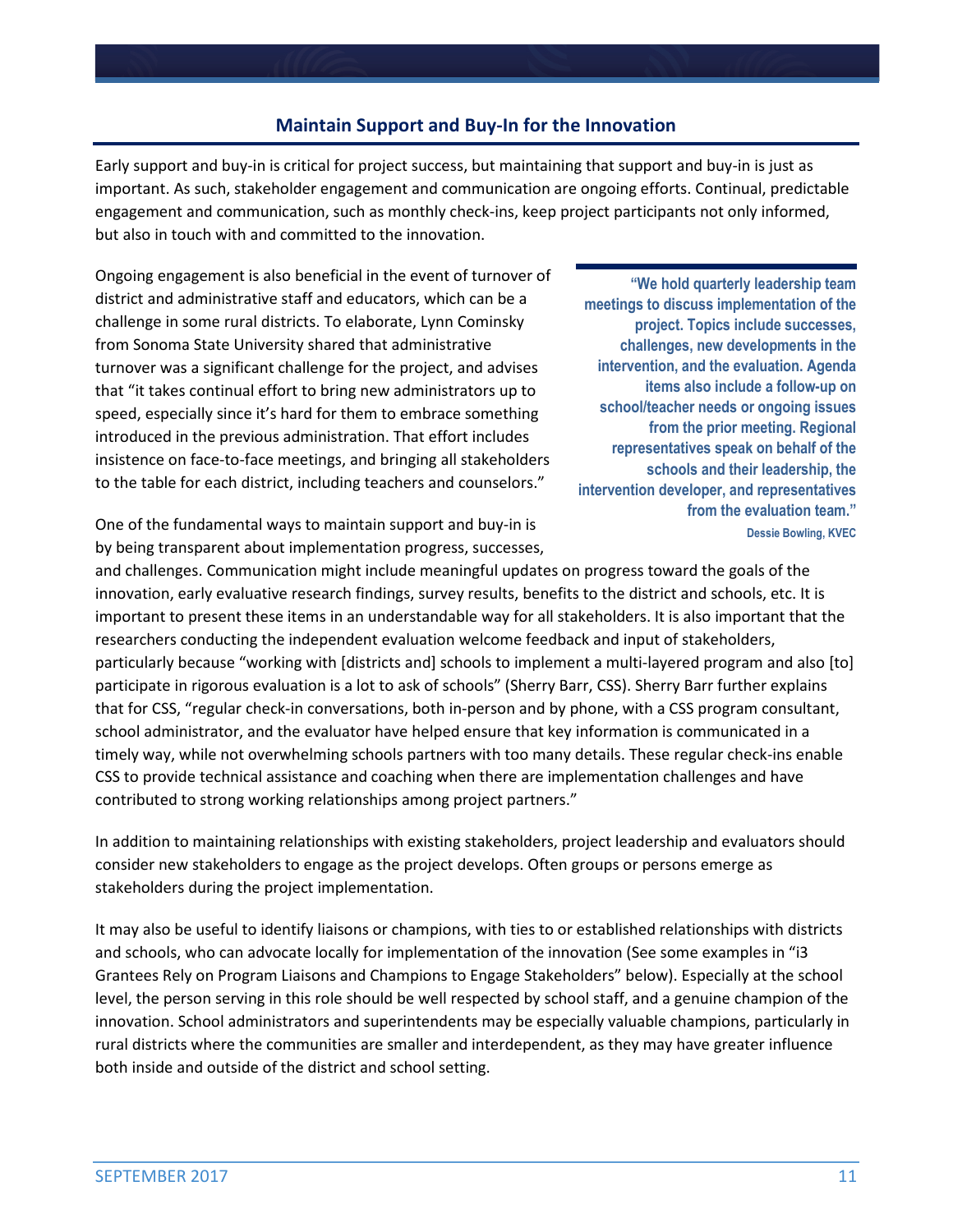Additionally, a key way to retain districts, schools, and educators in an innovation is to bring them together to make professional connections and build relationships. These connections are particularly important in rural districts because "often … [rural] people feel disconnected" (Heather Coulehan, Association of Alaska School Boards) from the larger state and national conversations. Some of the ways to facilitate these connections are through regional or national gatherings and professional learning activities. As an example:

• The CRESEL districts and statewide partners participate in a professional learning community that meets regularly to learn from each other as they cocreate culturally responsive SEL with their communities.

#### **i3 Grantees Rely on Program Liaisons and Champions to Engage Stakeholders**

The Waterford Institute provided funding to the rural districts in which it works to pay rural coordinators to represent the program and support schools. AVID trains a district representative to support schools, while the Association of Alaska School Boards has a "champion" in each of its partner districts. NWP requires each of its local affiliates to select a local site coordinator to establish relationships and support districts, while Spurwink Services, Inc. (BARR) requires each local school to designate a BARR coordinator to work directly with teacher teams and administrators.

- Sonoma State University facilitates five 1-day institutes, rotating through various high schools each year, which allows teachers to connect and see each other's schools.
- Advancement Via Individual Determination (AVID) provides opportunities for collaboration and sharing by establishing vertical teams of teachers and administrators from middle school, high school, and institutions of higher education who meet regularly to share best practices. These opportunities "helped schools [to] stop working in isolation, particularly the leadership who might have been the only middle school or high school principal in their school district" (Sarah Newman, AVID).

Susan Savell from Spurwink Services, Inc./BARR Center, additionally shares:

• "The way we've been retaining schools—or keeping them engaged in a continuous learning experience—has been through providing national gatherings twice a year. We bring together the schools that are implementing BARR as part of our development and validation grants and provide opportunities for them to connect with each other, sharing information, strategies and hearing from key thought leaders in the fields of school transformation and social emotional learning. BARR administrators, teachers and coordinators learn from each other and have a chance to observe three of the critical components of the BARR model in action at the host school."

Technology may also offer other means to build connections and a sense of community among educators involved in an innovation. For example, if it is not feasible (e.g., financially, geographically) to bring educators together regularly, video conferences or online communities may be a way for teachers to meet and offer each other support. However, the use of technology depends entirely on the districts' capacity to support it.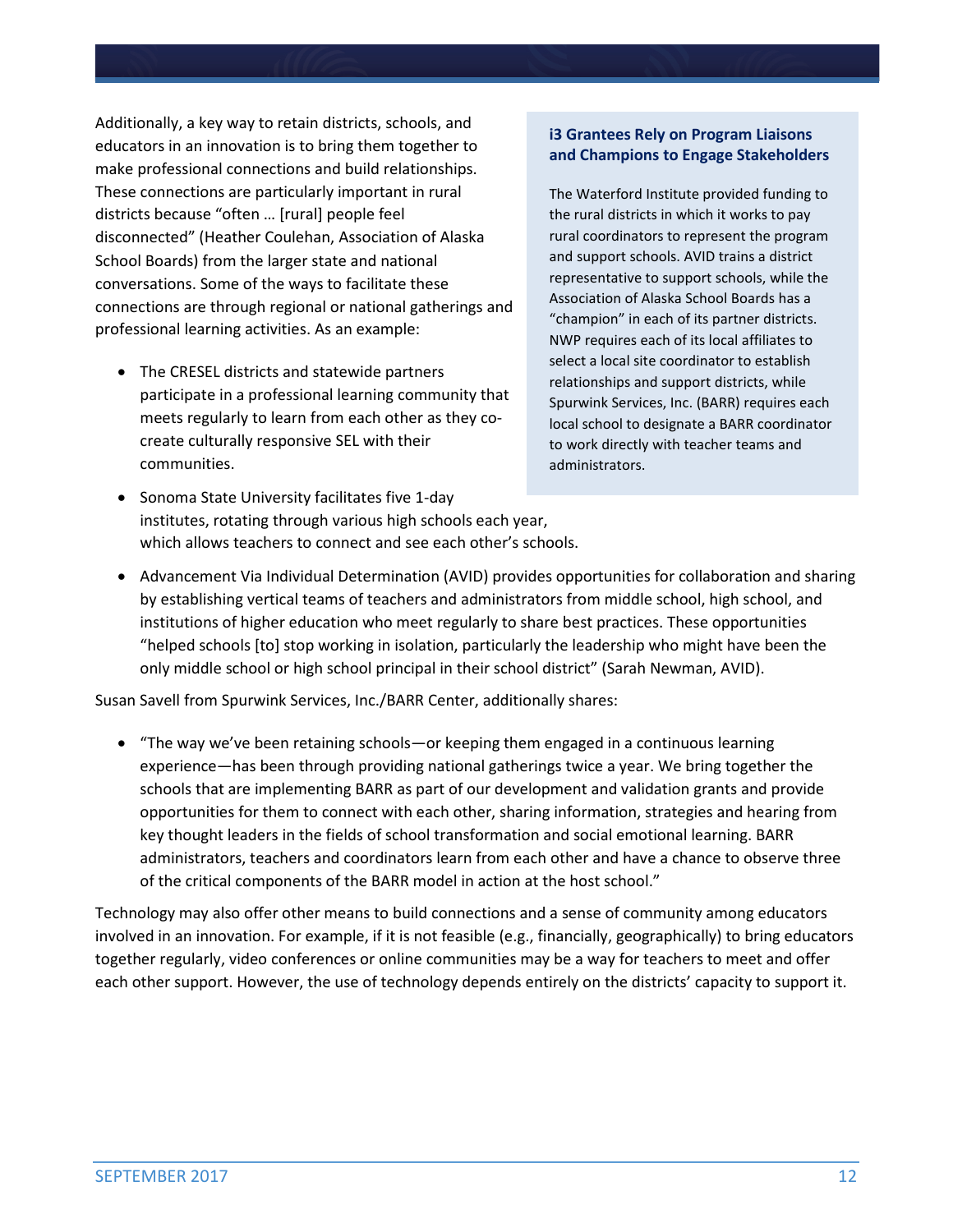## **SUSTAINING INNOVATION IN RURAL COMMUNITIES**

Sustaining innovation is a challenge for all types of districts—rural, suburban, and urban alike. Sustainability in rural districts, though, may be especially difficult because many of them have fewer resources available and therefore have less flexibility to "shift resources over to cover what a grant might have been covering" (e.g., program costs, staff, materials, technical assistance, etc.) (Julie Edmunds, SERVE Center). Further, some rural districts and schools are losing student populations, which results in less funding overall. As a result, it is important to start thinking early about ways to sustain an innovation before external funding and/or organizational support ends.

## **Start With the End In Mind**

From the beginning of an innovation, it is important to think about the structures, potential funding, and relationships and partnerships that need to be in place to continue implementing an innovation with fidelity. Sustaining innovation without external funding is particularly challenging for rural districts and schools with limited resources. Funding from the business community, which may be scattered across a large area, and philanthropic support may also be limited; so coming to rural districts with sustainability embedded in the innovation design can be especially attractive.

With this in mind, CSS's approach to sustainability is "to identify individuals from across the school community to serve on a stakeholder team. The role of the stakeholder team is to support program implementation, troubleshoot obstacles as they arise, and begin to plan and prepare for sustainability even before implementation begins." The CSS stakeholder team not only discusses sustainability at the beginning of a school partnership, but also "guide[s] schools through implementation decisions with an eye toward sustainability" (Sherry Barr, CSS).

### **Build District and School-Level Capacity**

Outside of external funding, one way to sustain an innovation over time in rural districts is to equip districts, schools, and/or educators with the tools and skills to carry the innovation forward; simply put, build local capacity. Project personnel or teams might build capacity at the school sites by establishing systems and processes within the sites that educators can adopt and maintain independently after the project formally ends; making these practices "business as usual." The teams might also support the development of school leaders to carry the innovation forward. NWP learned early on that "having teacher leaders in the school who are enthusiastic about the program is the thing that sustains the work" (Tom Fox, NWP), so local NWP sites intentionally identify and nurture teacher leaders. Program developers might also consider providing "a rich set of materials" (e.g., rubrics, professional development tools, program manuals, assessments tools, etc.), available at no cost, as a way to support sustainability. This is a practice NWP also employs to support sustainability. It makes pedagogical, professional development, and formative assessment materials publicly available to its partners.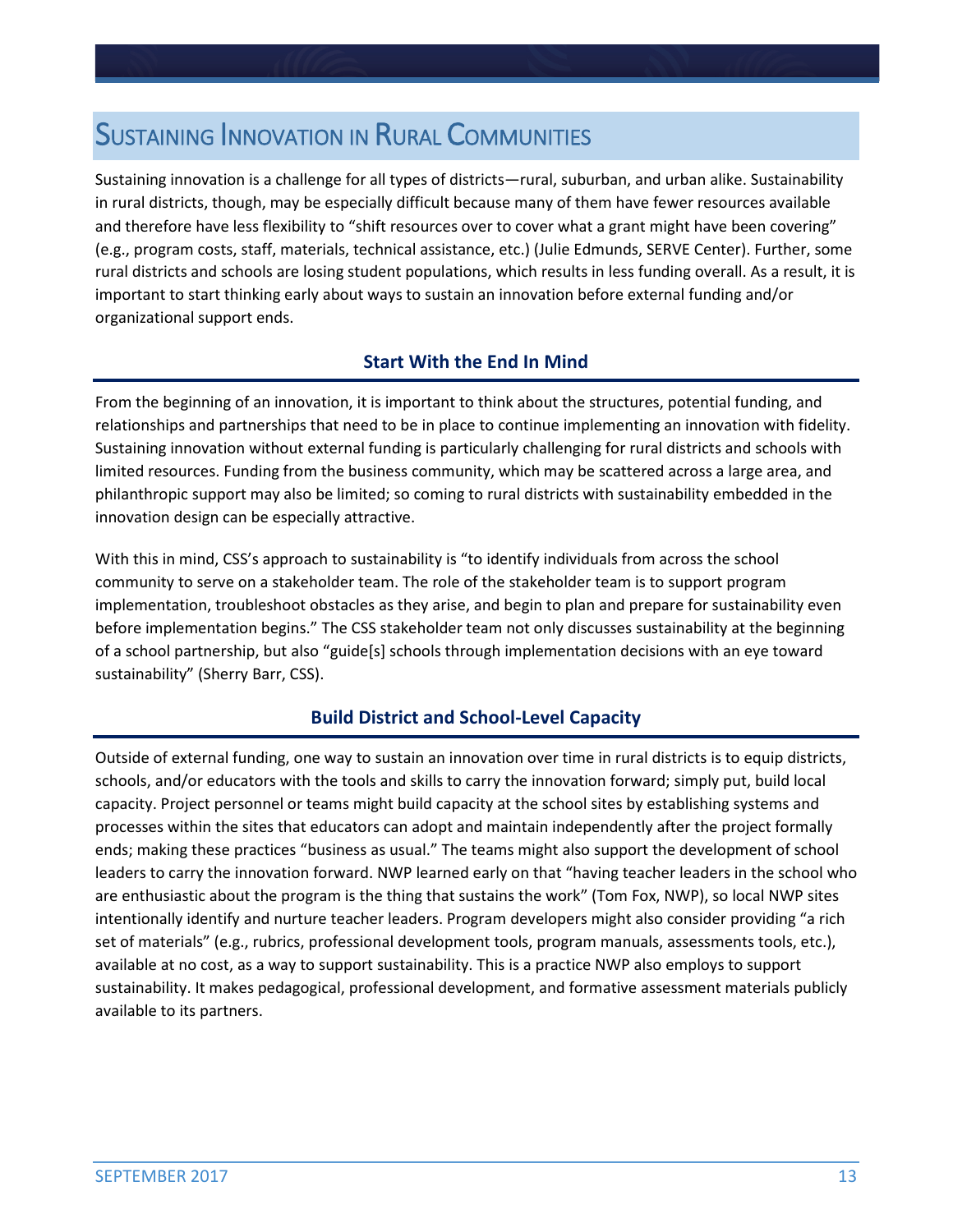### **Align the Innovation With District Priorities**

Have conversations with district leaders about goals and priorities early on, not only to determine fit and alignment of the innovation, but also to work toward sustainability. An innovation that aligns well with the district's vision can be incorporated more easily into the district's strategic education plan. Additionally, be aware from the beginning of any existing and relevant district policies in place that might affect sustainability and work within that framework. While aligning the innovation with district priorities is good practice in any locale, it is especially important in rural districts where fewer resources can limit what districts can do for the long term.

### **Consider Adapting the Innovation**

If a rural district finds value in an innovation, it might only adopt the practices or components of the innovation that are feasible for it to maintain, due to limited resources and availability. It may be necessary, then, for project leaders to consider ways that districts and schools can adapt the innovation, rather than fully adopt it, and sustain the components of the innovation that are most beneficial to the district. For example, Sonoma State University adapted its two-year Learning by Making curriculum by loosening its course requirements and allowing teachers to choose experiments that align with the field of science in which they have received certification and are most comfortable implementing.

CSS additionally demonstrates that it may be necessary to adapt an innovation to accommodate other limitations, such as time constraints. A key component of its Peer Group Connection (PGC) high school transition and peer leadership model is 45-minute group mentoring sessions. However, to accommodate this requirement, one of its school partners would have had to "dismantle their master schedule" to fit the 45 minute session into the school day. However, CSS learned that the school had a 30-minute advisory period built into its existing schedule, and worked with school staff to adapt the weekly mentoring sessions so that they were offered during two 30-minute periods. The grantee noted that by adapting a key component of its model, it "built credibility with [the school] partner and also planned ahead for long-term sustainability by integrating the program into the existing school infrastructure" (Sherry Barr, CSS).

## **SCALING UP INNOVATION IN RURAL COMMUNITIES**

When there is clear evaluation evidence that an innovation is working in one setting, scale-up to additional sites and participants may be desirable. However, expanding an innovation does not have to be on a large scale, such as national. Scale up could mean expansion to more districts within the same state or across multiple states, or to more schools in the same district, or to more participants in the same school. Whatever the case, potential sites and partners want to ultimately know that the innovation is worthwhile and will yield better results for students and communities. Rural districts and schools, as potential sites for scaling, are no different; rural education leaders want to know that the effort has worked in other places, preferably places that are similar to them.

In January 2017, the i3 Scale-up and Sustainability community released a paper titled, "Scaling Up Evidence-Based Practices: Strategies from Investing in Innovation (i3),"<sup>26</sup> which shared reflections from nine i3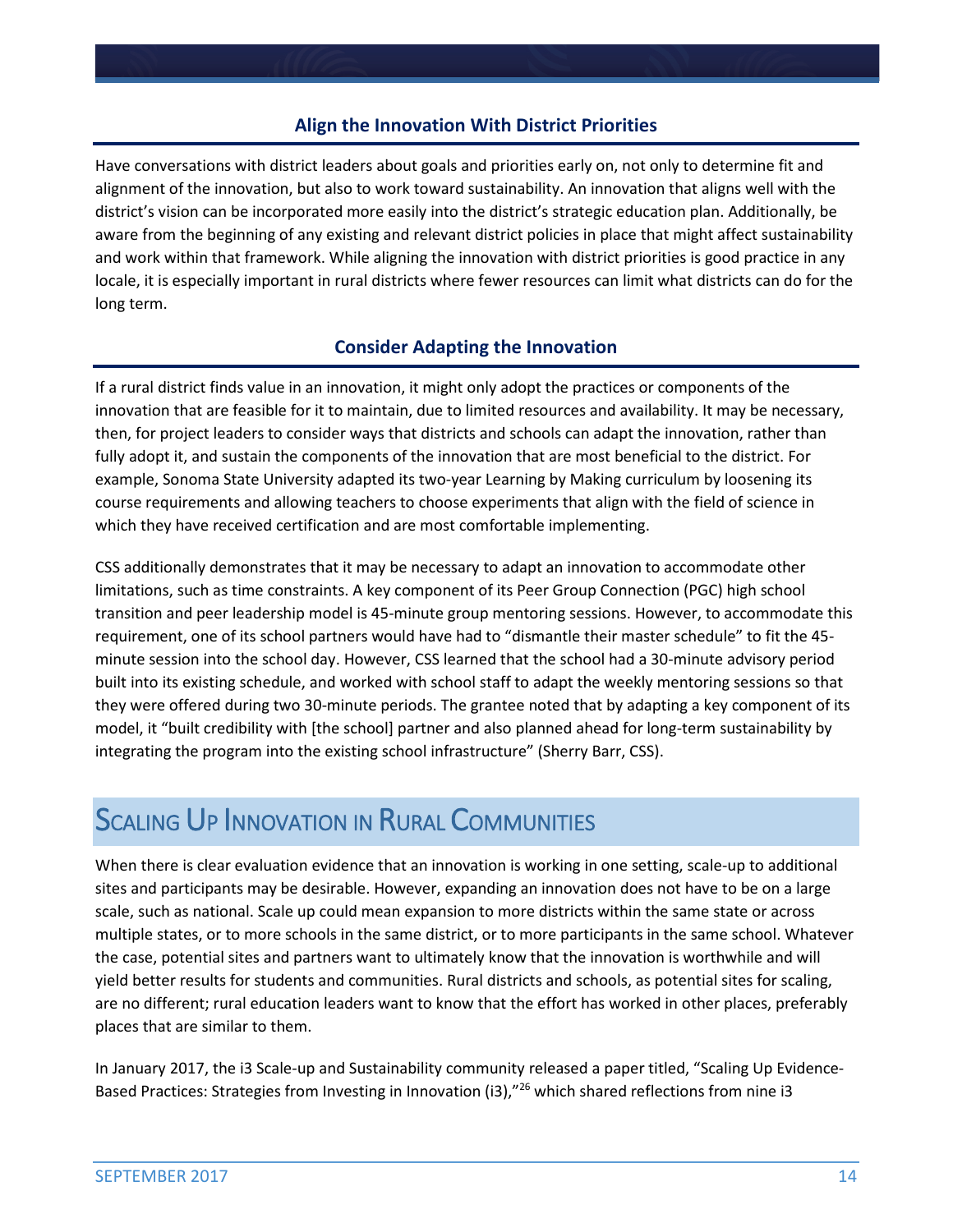grantees, all of whom have expanded the reach of their respective innovations. Many of these grantees operate in rural contexts; in fact, two of the grantees are contributors to this guide. In the scale-up paper, the grantees' experiences suggested four strategies for scaling up evidence-based practices: (1) use multiple methods to establish buy-in; (2) build a regional and national infrastructure; (3) adapt practice based on evidence; and, (4) plan for sustainability from day one. These strategies align well with recommendations the rural community has outlined throughout this guide, yet special considerations may apply when applying these in the rural context. Considerations for sustainability in rural areas were presented in the prior section, and suggestions for using multiple methods and capitalizing on regional and national infrastructures are presented next.

## **Use Multiple Methods to Establish Buy-In**

As noted above, stakeholder buy-in is essential at every stage of innovation implementation; rural is no different. It is the first step to establishing a partnership with any district or school, it is necessary to maintain the partnership, and it is necessary to sustain and expand partnerships. The scale-up paper emphasized that in order to establish buy-in and get to the depth of change and ownership necessary for scale-up, grantees used multiple methods to establish buy-in, including leveraging evidence of effectiveness and storytelling, two factors the rural community also identified as important.

Key stakeholders and potential sites are more likely to be willing to participate in a project if there is evidence that it works or has yielded positive results in another rural district. Accordingly, share outcome and impact data (e.g., student achievement data, cost-effectiveness, increased participation) with rural sites and stakeholders to help demonstrate the value of the innovation to the district, schools, and community. As an example, the Waterford Institute received scale-up support from its state legislature by proving that it could get rural districts to participate in its program at the same rate as non-rural districts in the state.

Initial momentum for UPSTART's innovation in rural sites was made possible by the i3 grant. When the grantee expanded its UPSTART program from 150 students to approximately 920 students the first year of the i3 grant, it shared its progress with the state legislature and provided evidence that rural schools were interested in the program. The state legislature subsequently provided the grantee additional, one-time funding (\$1 million) "to see if [the increased rates of participation] was an aberration or if we could actually continue to get that kind of participation." When rural participation persisted, the legislature enacted legislation to provide ongoing funds to continue to expand the program to more students in rural schools. Finally, in a 2017 statute, the legislature deemed "rural" student recruitment as a high priority. Statewide, the UPSTART program has gone from serving 6,000 students to over 14,500 students in the 2017–18 school year.

Sharing success stories among peers can serve as an effective scaling strategy in rural districts and schools in particular. Rural leaders want to hear evidence of effectiveness in other districts that they identify with as similar to themselves. Members of the rural community learned that peer-to-peer sharing, or word-of-mouth marketing, was an especially effective scale-up strategy in rural districts and schools. Generally, educators tend to have interest in a project or concept more readily when other educators share their experiences and validate success of the innovation; but this is especially true in the case of rural educators. A project has more credibility when "those doing the work" support and encourage others to embrace the work. Susan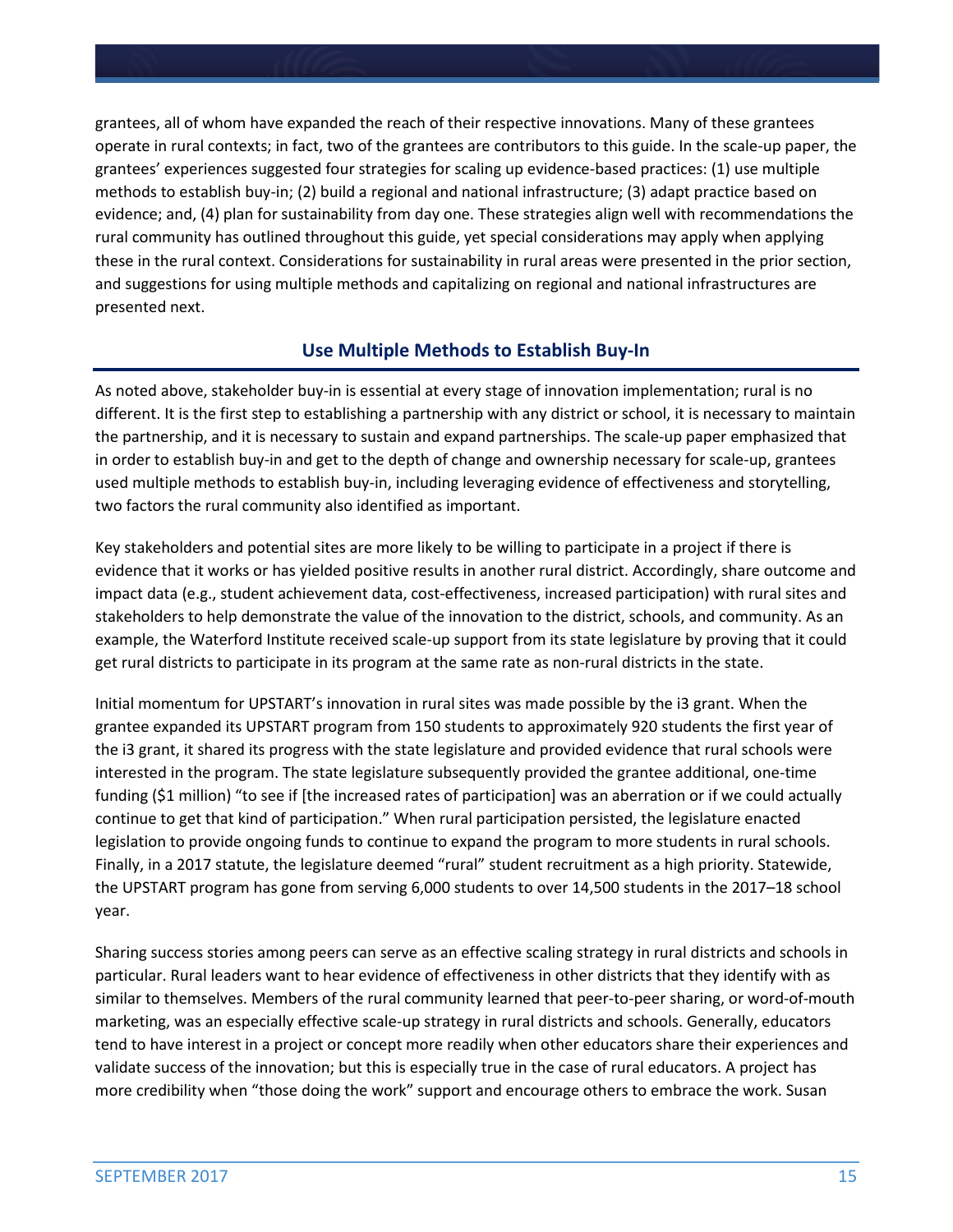Savell from Spurwink Services, Inc. (or the BARR Center) elaborates: "Hearing from peers and watching peers do the work inspires educators and gives them the courage to risk the innovation. BARR can provide the research data, but schools often don't decide to do it until they talk with other BARR educators or see it in action." Accordingly, it works closely with "a school, a superintendent, and two principals" to advocate their innovation by "open[ing] their schools to other educators who want to see the key components of the BARR model in action, such as teacher team meetings."

Accordingly, project leaders should consider identifying champions who can confidently share stories both within and outside of their districts to garner buy-in and recruitment for scale-up. It might also be useful to provide materials (e.g., brochures, one-pagers) to potential district partners that include excerpts from educators who demonstrate the success and value of the innovation, as well as contact names and information of individuals who are willing to speak with potential partners.

The importance of this "word-of-mouth" advertising in rural does not mean, however, that project leaders should dismiss direct outreach to districts via phone calls or emails to key district personnel. Further, project leaders should also look into regional networks and other informal networks to establish relationships and promote the innovation.

## **Capitalize on Regional and National Infrastructures**

Grantees who contributed to the scale-up paper reported having leveraged or established regional infrastructures (e.g., regional training centers, regional staff) to support implementation, build capacity, ensure integrity of the innovation, and adapt innovation to local context and need. Such leveraging and capacity-building is especially important in rural education, where scaling opportunities within districts are limited relative to what they are in large metropolitan areas. Generally, program developers built geographic concentration of local resources and expertise, or relied on existing networks to support expansion.

For example, NWP approaches sustainability and scale-up via university-based regional sites that provide technical assistance and professional development to schools and educators within a designated region. Thus, they establish relationships with districts of all locale types, including rural, and can build on those relationships within regions and the nation to support scaling. Additionally, KVEC leverages the regional cooperative service center structure to support and drive innovations across districts in Kentucky. This collaborative also gives teachers opportunities to connect with colleagues doing similar work in different contexts. Finally, BARR leveraged the existing network that KVEC offered to expand its work into the State of Kentucky. In looking ahead, the project directors aim to recruit districts in partnership with organizations such as the National Rural Education Association (NREA), which is a membership-driven organization that represents rural practitioners nationwide.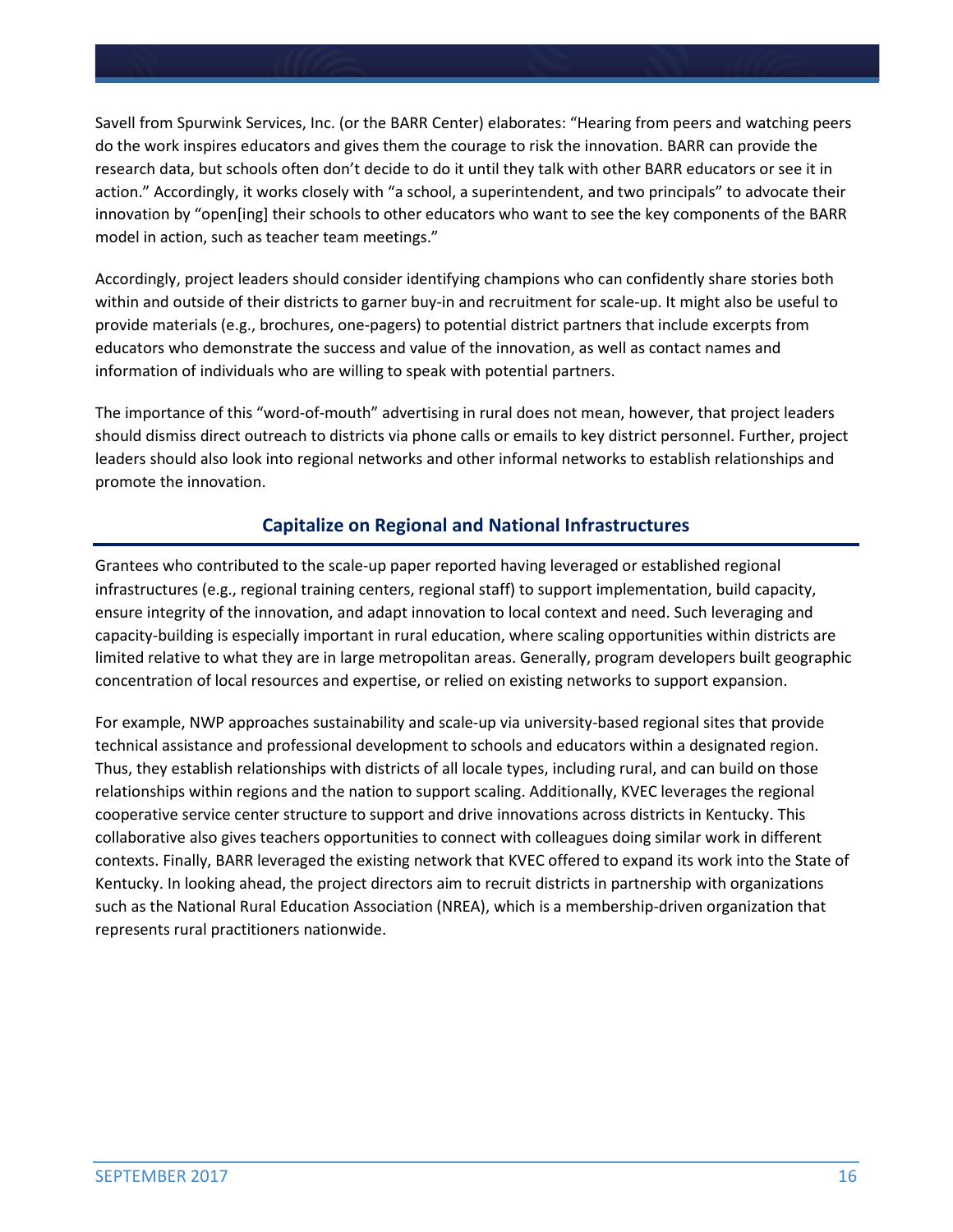## **CONCLUSIONS**

The i3 grant program serves as an example of how innovators and evaluation researchers can develop, validate, and scale-up improvement efforts that advance important educational outcomes for rural students and their communities. Achieving success may require confronting challenges of working in rural contexts such as: remote locations, high costs to implement innovation and evaluative research, inadequate human and fiscal resources, skeptical community members, and small populations living in impoverished circumstances.

The facilitated i3 rural community provided a unique opportunity for grantees to share their collective experiences, best practices, and lessons learned. It also provided close to 30 community members across 24 projects the opportunity to collaborate and contribute to this guide. The guide offers some key recommendations for the rural education field and those who seek to create innovations with meaningful value for rural schools and their communities. These include:

- Recognize that each rural community, district, and school is unique; early stakeholder engagement and buy-in is essential, and strong community partnerships are key supports for project success.
- Carefully assess a district's assets and needs. Clearly communicate the innovation's requirements and expectations, as well as the understanding that more attention may be required than expected to maintain support and buy-in for the innovation.
- Expect that sustainability of the innovation will be a huge challenge for small rural school districts, particularly if the district is losing student population, and consequently, state and or local revenue. Project leaders should embed sustainability considerations in the innovation's design. Sustainability is most feasible if the innovation aligns with existing district priorities and policies.
- Anticipate that many rural school districts with vast capacity limitations will choose to sustain key components of the innovation that are most feasible and beneficial to the district, rather than fully adopt all elements of the innovation.
- Present clear evidence that the innovation and/or its components yield meaningful positive results in any scale-up strategy. Recognize scale-up could mean expansion to more districts within the same state or across multiple states, or to more schools in the same district, or to more participants in the same school. Peer-to-peer sharing can be an effective scale-up strategy in small rural places.

These recommendations offer encouragement and caution to innovators who seek to design and implement educational innovations in rural places. Seeking to understand answers to the following five questions could help guide planners toward a successful innovation journey in a rural context:

- 1. How well do intended outcomes of the innovation align with needs for educational improvements in the targeted schools and school districts?
- 2. How does the project's implementation plan address weaknesses in school district capacity to create an effective implementation site?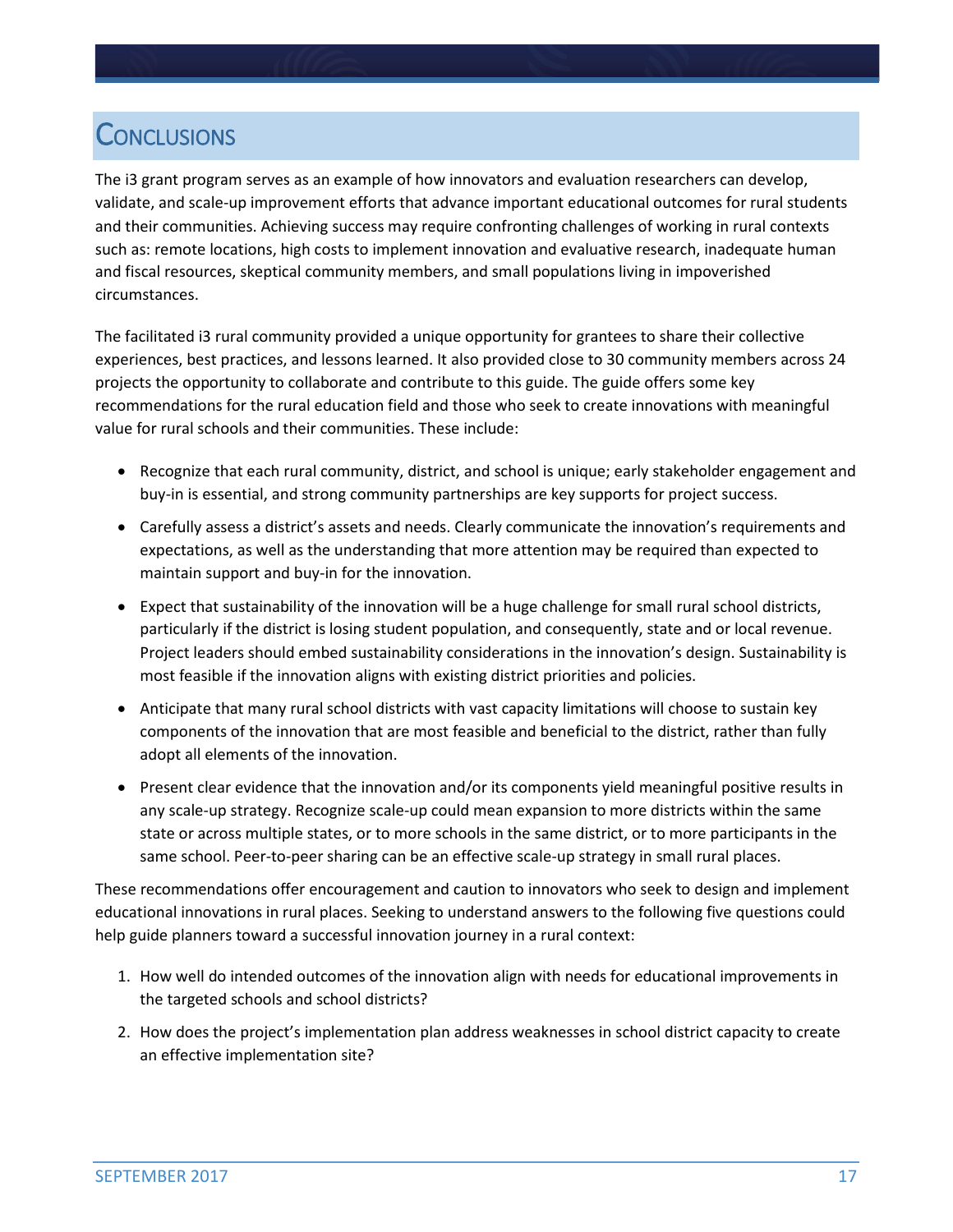- 3. How does the project's implementation plan and communication strategy build stakeholder involvement to include more than school system personnel as key advocates for the innovation?
- 4. What evidence from the project's evaluation plan will be most valuable and credible to practitioners and policymakers when asked to sustain the innovation?
- 5. How do project activities incentivize scale-up of the innovation in additional rural schools and communities?

## **ACKNOWLEDGMENTS**

The i3 Improving Rural Achievement Community acknowledges the substantive effort put forth by the leading contributors and co-writers of this document, without which this publication would not be possible; therefore, the Community offers a special thank you to Tom Fox, Linda Friedrich, Hobart Harmon, Clarissa McKithen, Andie Phillips, Susan Savell, Victoria Schaefer, and Mihiri Silva. Further, all Community contributors are listed in Table A-1 in Appendix A; these Community participants shared valuable experiences to inform the content of this document.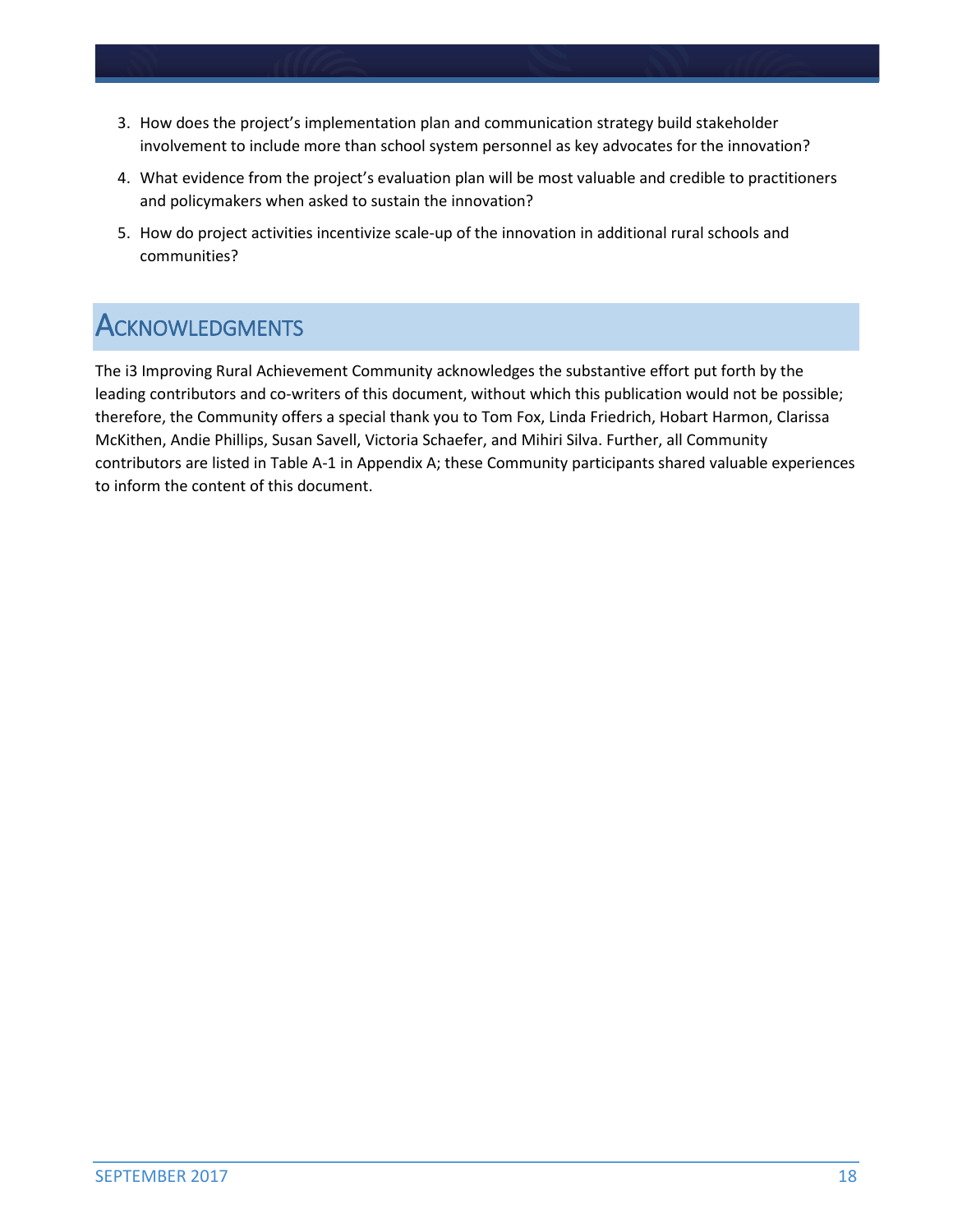## **ENDNOTES**

- 1. Harmon, H. L., & Smith, K. C. (2012). Legacy of the rural systemic initiatives: Innovation, leadership, teacher development, and lessons learned. Charleston, WV: Edvantia, Inc.
- 2. Annenberg Rural Challenge. (2000). Rural matters: The rural challenge news, 1997-2000. Washington, DC: The Rural School and Community Trust. Retrieved from [https://ia800202.us.archive.org/5/items/ERIC\\_ED438111/ERIC\\_ED438111.pdf.](https://ia800202.us.archive.org/5/items/ERIC_ED438111/ERIC_ED438111.pdf)
- 3. News from Brown. (1995). Annenberg Challenge gives \$50 million to nation's rural schools. Providence, RI: The Brown University News Bureau. September 8, 1995. Retrieved from [http://www.brown.edu/Administration/News\\_Bureau/1995-96/95-017.html.](http://www.brown.edu/Administration/News_Bureau/1995-96/95-017.html)
- 4. The Rural Challenge. (1999). An invitation to discuss standards in public schools. A policy statement of the rural challenge. *Journal of Research in Rural Education, 15*(1), 59-63. Retrieved from [http://jrre.vmhost.psu.edu/wp-content/uploads/2014/02/15-1\\_8.pdf.](http://jrre.vmhost.psu.edu/wp-content/uploads/2014/02/15-1_8.pdf)
- 5. Fishman, D. (Summer 2015). School reform for rural America. *Education Next, 15*(3), 8-15. Retrieved from http://educationnext.org/files/ednext\_XV\_3\_fishman1.pdf.
- 6. Hargreaves, L. (2017). Primary education in small rural schools: Past, present and future. In R. Maclean (ed.) *Life in schools and classrooms: past, present and future* (p. 223-243). Singapore: Springer.
- 7. Harmon, H. L. (2001). Education issues in rural schools of America. In S. Henderson (Ed). Understanding achievement in science and mathematics in rural school settings. (Conference Proceedings). Lexington, KY: Kentucky Science and Technology Council. Retrieved from [https://www.uky.edu/OtherOrgs/ARSI/www.arsi.org/materials/ConfProc/Arsi,Pp.17-24,Harmon.pdf.](https://www.uky.edu/OtherOrgs/ARSI/www.arsi.org/materials/ConfProc/Arsi,Pp.17-24,Harmon.pdf)
- 8. Martin, R. (2016). Salvaging education in rural America. *The Atlantic,* January 5. Retrieved from [https://www.theatlantic.com/education/archive/2016/01/americas-rural-schools/422586/.](https://www.theatlantic.com/education/archive/2016/01/americas-rural-schools/422586/)
- 9. National Association of State Boards of Education. (2014). Educating students in rural America: Capitalizing on strengths, overcoming barriers. Alexandria, VA: Author. Retrieved from [http://www.nasbe.org/wp-content/uploads/Rural-Study-Group\\_Final.pdf.](http://www.nasbe.org/wp-content/uploads/Rural-Study-Group_Final.pdf)
- 10. Schafft, K. A., & Jackson, A. Y. (Eds.). (2010). *Rural education for the twenty-first century: Identity, place, and community in a globalizing world.* University Park, PA: Pennsylvania State University Press.
- 11. Showalter, D., Klein, R., Johnson, J., & Hartman, S. (March 2016). Why rural matters 2015-2016: Understanding the changing landscape. A Report by the Rural School and Community Trust, Institute for Child Success and Save the Children. Washington, DC. Rural School and Community Trust.
- 12. Wang, A. B. (2014). The forgotten struggles of rural schools. *Education Week*, November 10. Retrieved fro[m http://www.edweek.org/ew/articles/2014/11/12/12wang.h34.html.](http://www.edweek.org/ew/articles/2014/11/12/12wang.h34.html)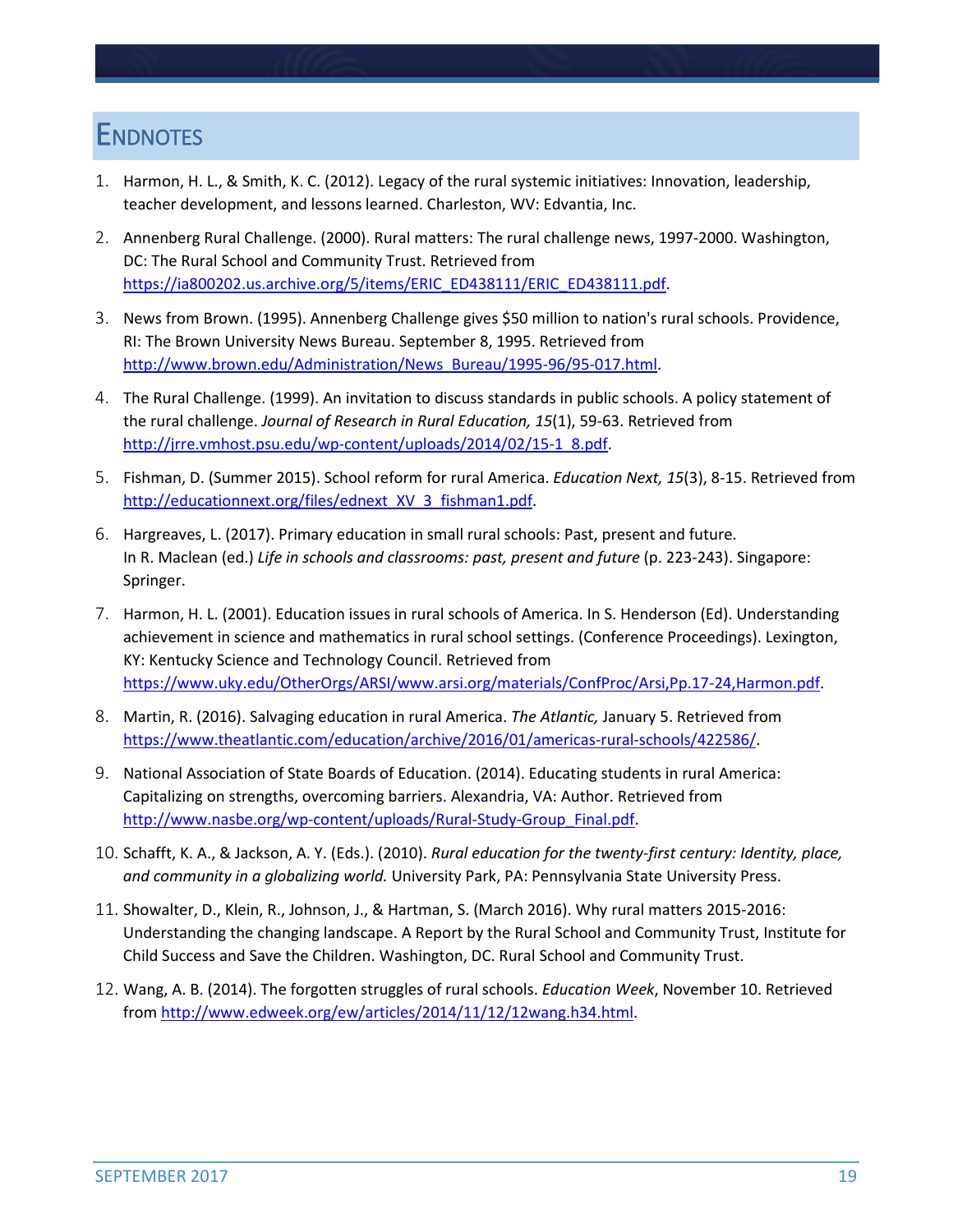- 13. Rosenberg, L. Christianson, M. D., Angus, M. H., & Rosenthal, E. (April 2014). *A focused look at rural schools receiving school improvement grants* (NCE Evaluation Brief). Washington, DC: Institute of Education Sciences, National Center for Education Evaluation and Regional Assistance. <https://ies.ed.gov/ncee/pubs/20144013/pdf/20144013.pdf>
- 14. Stern, J. (June 1994). *The condition of education in rural schools*. Washington, DC: United Stated Department of Education, Office of Educational Research and Improvement. Retrieved from [http://files.eric.ed.gov/fulltext/ED371935.pdf.](http://files.eric.ed.gov/fulltext/ED371935.pdf)
- 15. Loveless, T. (2003). *The 2003 Brown Center Report on American education: How well are American students learning? With special sections on homework, charter schools, and rural school achievement.*  Volume I, Number 4. Washington, DC: The Brookings Institution, The Brown Center on Education Policy. Retrieved from [https://www.brookings.edu/wp-content/uploads/2016/06/10education\\_loveless.pdf.](https://www.brookings.edu/wp-content/uploads/2016/06/10education_loveless.pdf)
- 16. General Accounting Office. (2004). No child left behind. Additional assistance and research on effective strategies would help small rural districts (GAO-04-09). Washington, DC: Authors.
- 17. Kannapel, P., & DeYoung, A. (1999). The rural school problem in 1999: A review and critique of the literature. *Journal of Research in Rural Education, 15*(2), 62–79.
- 18. Stephens, E. R. (1998). *Expanding the vision: New roles for educational service agencies in rural school district improvement*. Charleston, WV: Appalachia Educational Laboratory, The Rural Center at AEL.
- 19. Farrigan, T. (March 1, 2017). *Geography of poverty.* Washington, DC: United States Department of Agriculture, Economic Research Service. Retrieved from [https://www.ers.usda.gov/topics/rural](https://www.ers.usda.gov/topics/rural-economy-population/rural-poverty-well-being/geography-of-poverty/)[economy-population/rural-poverty-well-being/geography-of-poverty/.](https://www.ers.usda.gov/topics/rural-economy-population/rural-poverty-well-being/geography-of-poverty/)
- 20. Marré, A. (April 2017). *Rural education at a glance,* 2017 edition (Economic Information Bulletin No. 171). Washington, DC: United States Department of Agriculture, Economic Research Service. Retrieved from [https://www.ers.usda.gov/publications/pub-details/?pubid=83077.](https://www.ers.usda.gov/publications/pub-details/?pubid=83077)
- 21. Beaulieu, L. J., & Gibbs, R. (Eds.). (2005). *The role of education: Promoting the economic and social vitality of rural America* (pp. 6-9). A special report issued by the Southern Rural Development Center, in partnership with the USDA Economic Research Service and the Rural School and Community Trust. Retrieved from [http://www.ruraledu.org/user\\_uploads/file/role\\_of\\_education.pdf.](http://www.ruraledu.org/user_uploads/file/role_of_education.pdf)
- 22. Brown, D. L., & Schafft, K. A. (2011). *Rural people & communities in the 21st century: Resilience & transformation*. Cambridge CB2 1UR, UK: Polity Press.
- 23. Brown, D. L., & Swanson, L. E. (2003). *Challenges for rural America in the twenty-first century*. University Park, PA: The Pennsylvania State University Press.
- 24. Battelle for Kids. (2016). Generating opportunity and prosperity: The promise of rural education collaboratives. Columbus, OH: Author. Retrieved fro[m http://battelleforkids.org/docs/default](http://battelleforkids.org/docs/default-source/publications/generatingopportunityprosperityview.pdf?sfvrsn=2)[source/publications/generatingopportunityprosperityview.pdf?sfvrsn=2.](http://battelleforkids.org/docs/default-source/publications/generatingopportunityprosperityview.pdf?sfvrsn=2)
- 25. Harmon H. L. (2017). Collaboration: A partnership solution in rural education. *The Rural Educator, 38*(1), 1-6.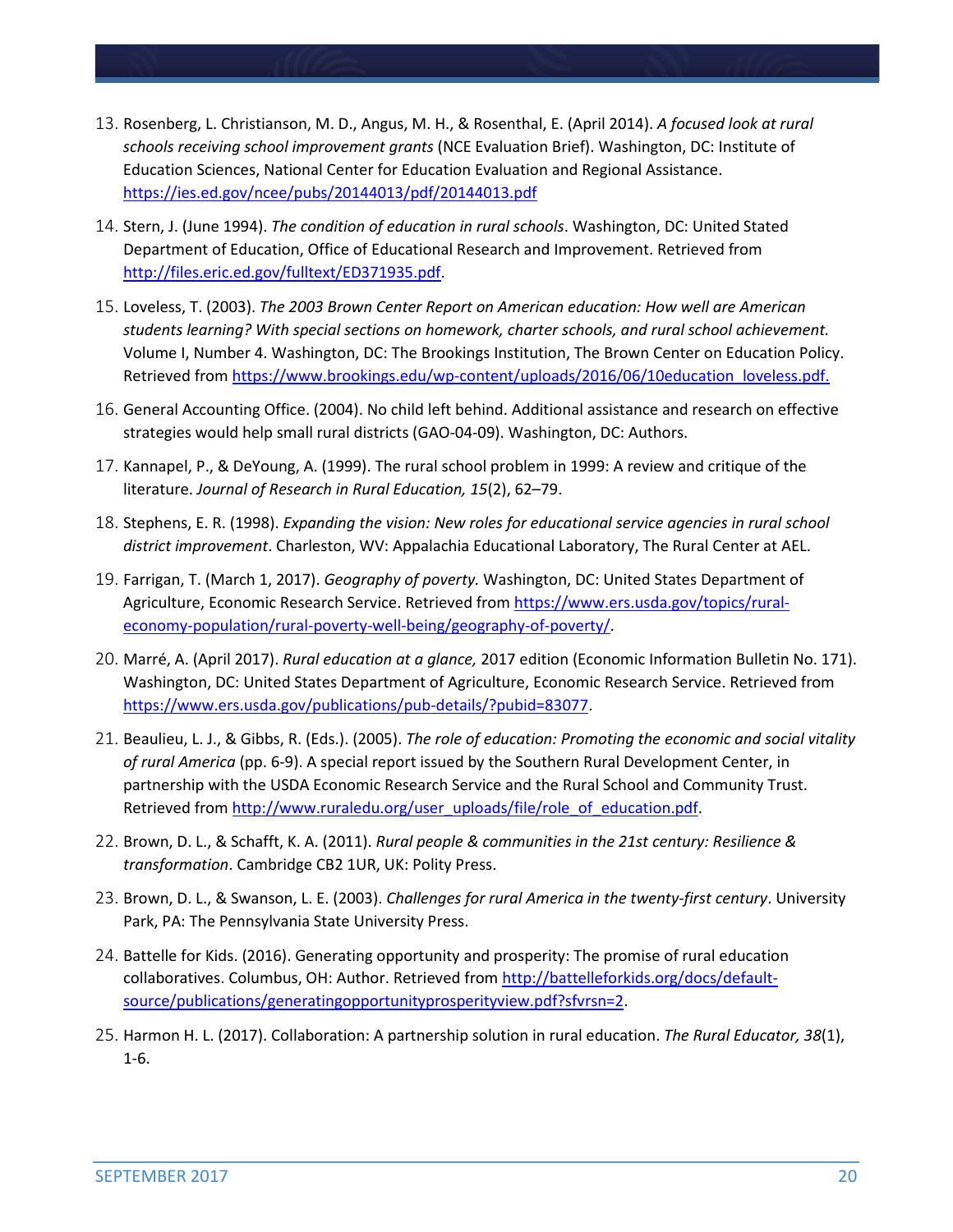26. DeWire, T., McKithen, C., and Carey, R. (2017 January ). *Scaling up evidence-based practices: Strategies from investing in innovation (i3)* (Prepared under contract to the U.S. Department of Education). Rockville, MD: Westat.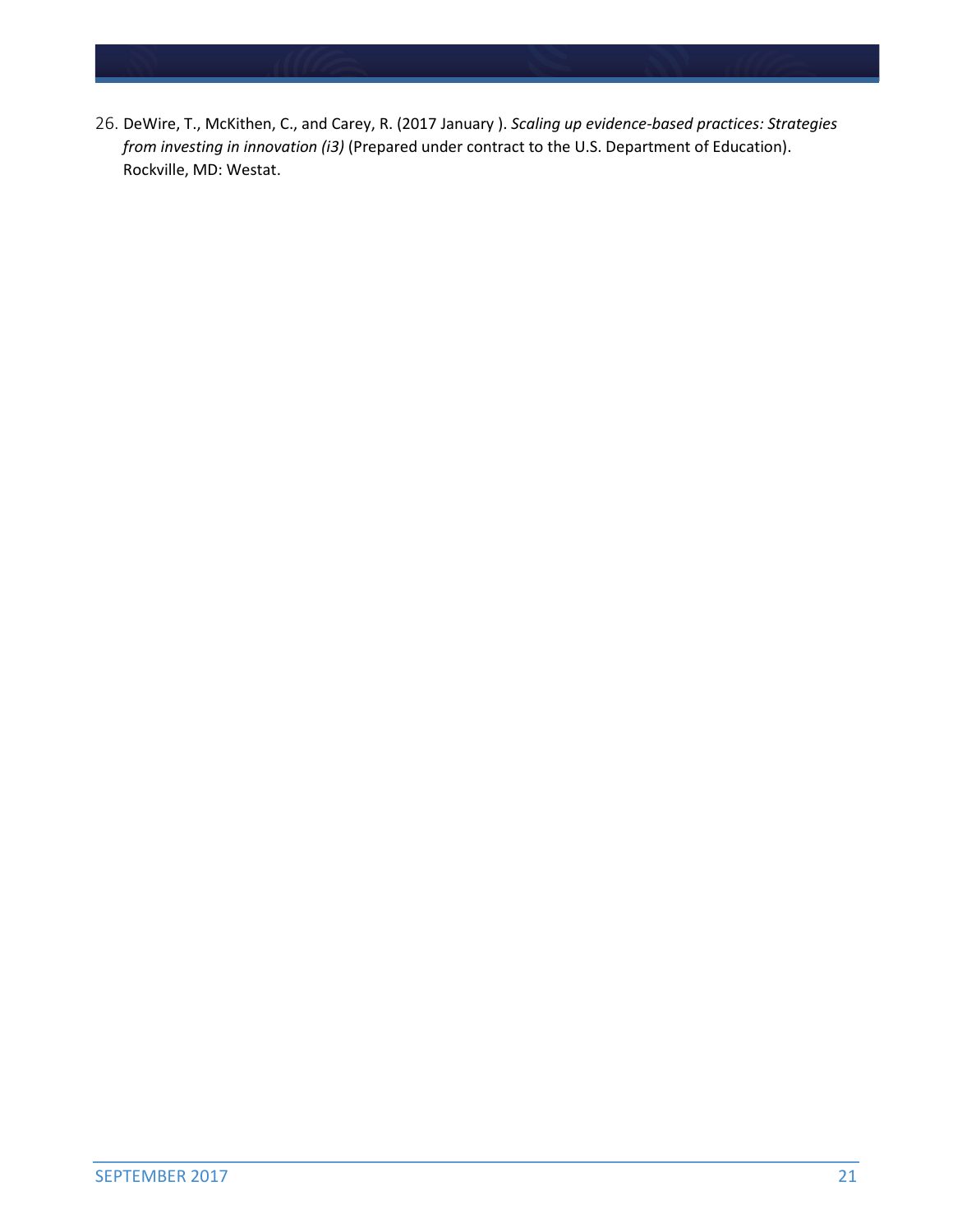# APPENDIX A: GUIDE CONTRIBUTORS IN 13 RURAL COMMUNITY

### Table A-1. Guide contributors in i3 improving rural achievement community, by grantee project

| <b>Grantee &amp; Contributors</b>                                                                  | i3 Project                                                                                                                                                                   | <b>Project Purpose</b>                                                                                                                                                                                                                                                                                                                                                                                                                                                                                                                                                                                        |
|----------------------------------------------------------------------------------------------------|------------------------------------------------------------------------------------------------------------------------------------------------------------------------------|---------------------------------------------------------------------------------------------------------------------------------------------------------------------------------------------------------------------------------------------------------------------------------------------------------------------------------------------------------------------------------------------------------------------------------------------------------------------------------------------------------------------------------------------------------------------------------------------------------------|
| <b>Advancement Via Individual</b><br><b>Determination (AVID) Center</b><br>Sarah Newman            | AVID Central Florida Collaborative                                                                                                                                           | The project is designed to create a<br>collaborative of secondary schools<br>and colleges in a rural area that<br>integrates college readiness best<br>practices, rigorous coursework, and<br>student support strategies to<br>significantly improve student<br>achievement and success, using the<br>AVID College Readiness System as a<br>foundation.                                                                                                                                                                                                                                                       |
| <b>Association of Alaska School</b><br><b>Boards</b><br><b>Heather Coulehan</b><br>Lori Grassgreen | <b>Culturally Responsive and Embedded</b><br>Social and Emotional Learning (CRESEL)                                                                                          | The CRESEL program aims to improve<br>school climate, teacher practices,<br>student social and emotional skills,<br>and academic achievement through<br>integrating a culturally responsive<br>process and school-wide social-<br>emotional learning (SEL)<br>programming, changing teacher and<br>staff practices, and enhancing district<br>SEL infrastructure.                                                                                                                                                                                                                                             |
| <b>Center for Supportive Schools</b><br><b>Sherry Barr</b>                                         | Improving Educational Outcomes in High<br>Need, Low-Income Rural High Schools in<br>North Carolina through a High School<br>Transition and Cross-Age Peer Mentoring<br>Model | The Center for Supportive Schools<br>(CSS) is partnering with high schools<br>in rural North Carolina communities<br>to implement and rigorously evaluate<br>a school-based, high school transition<br>and cross-age peer mentoring<br>program known as Peer Group<br>Connection (PGC). PGC taps into the<br>power of high school juniors and<br>seniors to create a nurturing<br>environment for incoming freshmen.<br>PGC is designed to improve student's<br>social and emotional learning skills<br>and increase student<br>engagement/connectedness as<br>pathways for improving student<br>achievement. |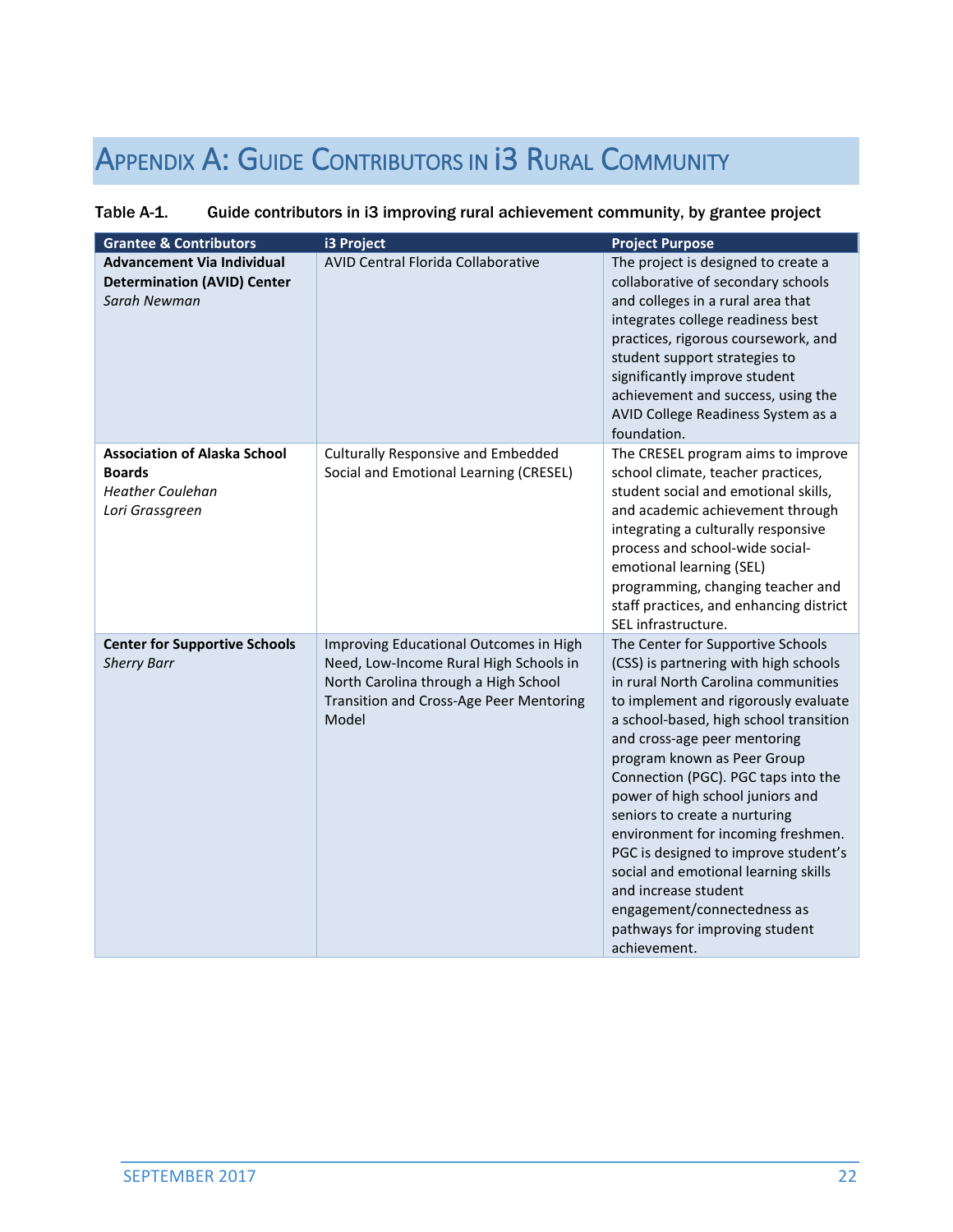| <b>Grantee &amp; Contributors</b>                                                                                                     | i3 Project                                                                                                                                                | <b>Project Purpose</b>                                                                                                                                                                                                                                                                                                                                                                                                                                                                                                                                                                                                                                     |
|---------------------------------------------------------------------------------------------------------------------------------------|-----------------------------------------------------------------------------------------------------------------------------------------------------------|------------------------------------------------------------------------------------------------------------------------------------------------------------------------------------------------------------------------------------------------------------------------------------------------------------------------------------------------------------------------------------------------------------------------------------------------------------------------------------------------------------------------------------------------------------------------------------------------------------------------------------------------------------|
| <b>Jacksonville State University</b><br>Lynn Garner                                                                                   | Validating the Collaborative Regional<br>Education (CORE) Comprehensive Model:<br>Technology in Rural Classrooms<br>Validating the Collaborative Regional | The project is designed to expand<br>project-based learning and<br>technology in rural classrooms to<br>improve the college and career<br>readiness of eighth-grade and high<br>school students. To do so, the project<br>provides professional development<br>to teachers and dual-enrollment<br>scholarships to students.<br>CORE supports teachers and                                                                                                                                                                                                                                                                                                  |
|                                                                                                                                       | Education (CORE) Comprehensive Model<br>in Rural High Schools                                                                                             | administrators in transforming<br>classrooms and schools by<br>integrating technology and active<br>learning methods in classrooms. In<br>addition, the CORE model provides<br>classroom support, partnership<br>building, college readiness, and<br>change-management support.                                                                                                                                                                                                                                                                                                                                                                            |
| <b>Kentucky Valley Educational</b><br>Cooperative<br><b>Andie Phillips</b><br><b>Dessie Bowling</b><br>Kelli Thompson<br>John Proffit | <b>Career and College Readiness</b><br>Transformations                                                                                                    | The project provides innovative<br>services addressing enhanced STEM<br>education for rural students. These<br>services will increase college access<br>and success for all students, including<br>those with disabilities and limited<br>English proficiency.                                                                                                                                                                                                                                                                                                                                                                                             |
| <b>KnowledgeWorks</b><br>Courtenay Nantz                                                                                              | Creating a Corridor of Innovation:<br>Changing the Equations of Success in<br>Rural, High-Need High Schools                                               | The project is designed to establish<br>two STEM-focused New Tech<br>Network schools in high-need RLIS-<br>eligible high schools in high-minority,<br>high-poverty, economically<br>underdeveloped rural communities<br>in the I-95 corridor of South Carolina.                                                                                                                                                                                                                                                                                                                                                                                            |
| <b>Montgomery County Schools,</b><br><b>NC</b><br><b>Beth Lancaster</b>                                                               | <b>ACCESS: A Culture Creating Effective</b><br><b>Systems for Success</b>                                                                                 | The project is designed to implement<br>a districtwide redesign of educational<br>practices by embedding a culture of<br>technology-based education by<br>providing high-quality teaching and<br>learning resources to engage<br>students and allow access to support<br>anytime, anywhere, by expanding the<br>reach of effective teachers through<br>connected teaching, instruction<br>redesign, high-quality professional<br>learning, and creating a systematic<br>process for real-time teacher and<br>student access to online assessment<br>data to improve instruction and<br>monitor progress in meeting college-<br>and career-ready standards. |

#### Table A-1. Guide contributors in i3 improving rural achievement community, by grantee projectcontinued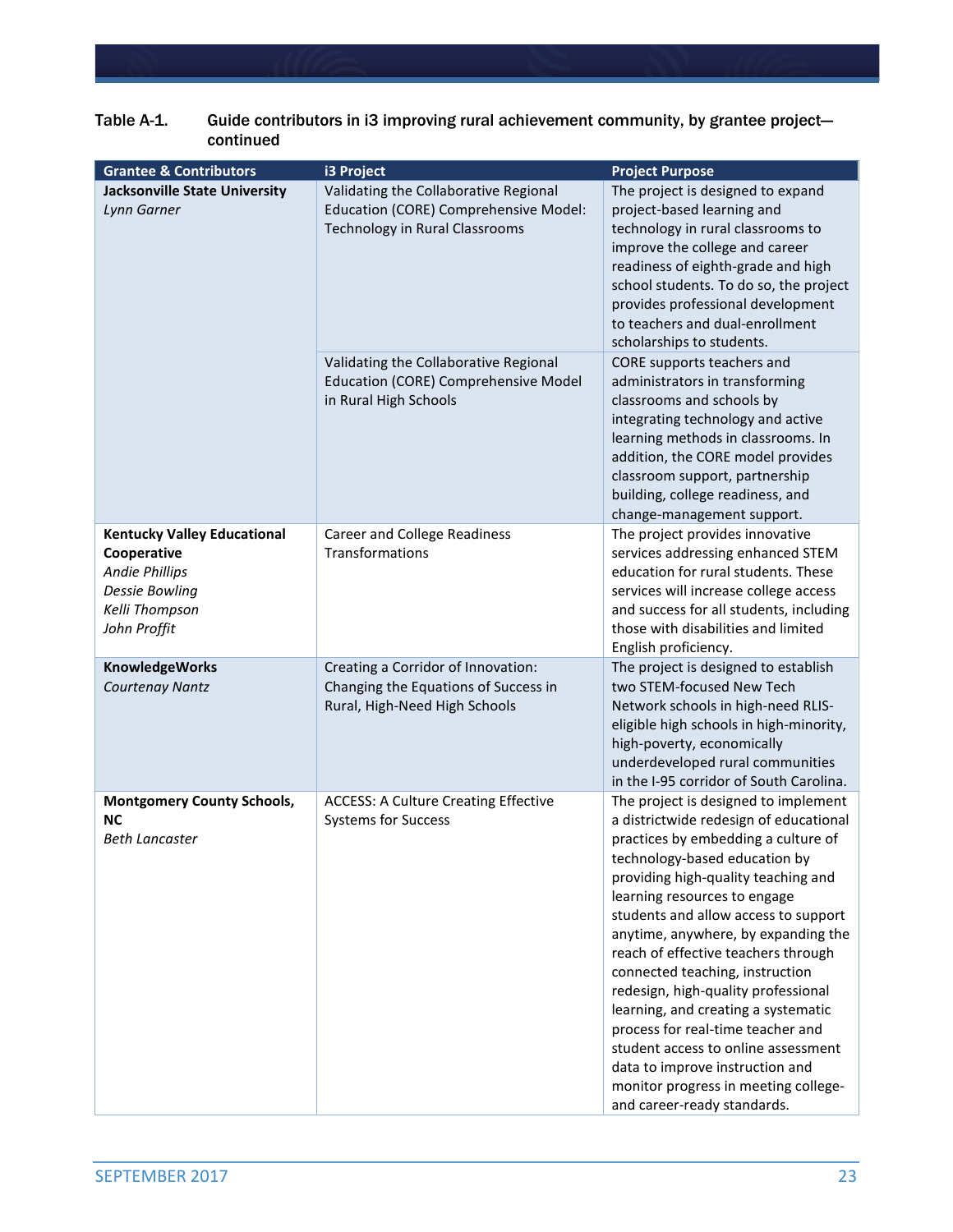| <b>Grantee &amp; Contributors</b>                                        | i3 Project                                                                                                                                                                                                                                                                                                        | <b>Project Purpose</b>                                                                                                                                                                                                                                                                                                                                                             |
|--------------------------------------------------------------------------|-------------------------------------------------------------------------------------------------------------------------------------------------------------------------------------------------------------------------------------------------------------------------------------------------------------------|------------------------------------------------------------------------------------------------------------------------------------------------------------------------------------------------------------------------------------------------------------------------------------------------------------------------------------------------------------------------------------|
| <b>National Writing Project</b><br>Linda Friedrich<br><b>Tom Fox</b>     | The National Writing Project (NWP)<br>College - Ready Writers Program                                                                                                                                                                                                                                             | The project is designed to offer<br>professional development for rural<br>middle- and high school teachers to<br>implement writing instruction<br>aligned with the Common Core<br>standards.                                                                                                                                                                                       |
|                                                                          | Scaling Up the National Writing Project's<br>College-Ready Writers Program:<br>Expanding Access, Reach, and Leadership<br>for Ongoing Improvement                                                                                                                                                                 | The project will offer professional<br>development, instructional<br>resources, and formative assessment<br>tools focused on improving source-<br>based argument writing to rural<br>English Language Arts teachers in<br>grades 4-10.                                                                                                                                             |
| <b>Northwest Colorado BOCES</b><br><b>Paul McCarty</b>                   | System for Educator Effectiveness<br>Development (SEED)                                                                                                                                                                                                                                                           | The System for Educator<br>Effectiveness Development (SEED)<br>project is designed to ensure that<br>teachers get valuable professional<br>learning opportunities that are linked<br>to the teacher evaluation system.<br>SEED includes an interactive online<br>bank of resources and semester-long<br>teacher learning communities that<br>are delivered using a blended format. |
| <b>SERVE Center</b><br>Julie Edmunds, Evaluator                          | North Carolina Investing in Rural<br>$\bullet$<br><b>Innovative Schools</b><br>Early College Expansion Project<br>$\bullet$<br><b>STEM Early College Expansion Project</b><br>$\bullet$<br>Early College Strategies for All<br>$\bullet$<br>Central Ohio Career and College<br>$\bullet$<br>Readiness Partnership |                                                                                                                                                                                                                                                                                                                                                                                    |
| <b>Sonoma State University</b><br>Lynn Cominsky<br><b>Susan Wandling</b> | Learning by Making: STEM Success for<br>Mendocino County                                                                                                                                                                                                                                                          | The project is designed to develop a<br>2-year science-driven,<br>computational-thinking, integrated-<br>based science, technology,<br>engineering, and mathematics<br>curriculum that improves<br>mathematical and science<br>proficiency.                                                                                                                                        |

#### Table A-1. Guide contributors in i3 improving rural achievement community, by grantee projectcontinued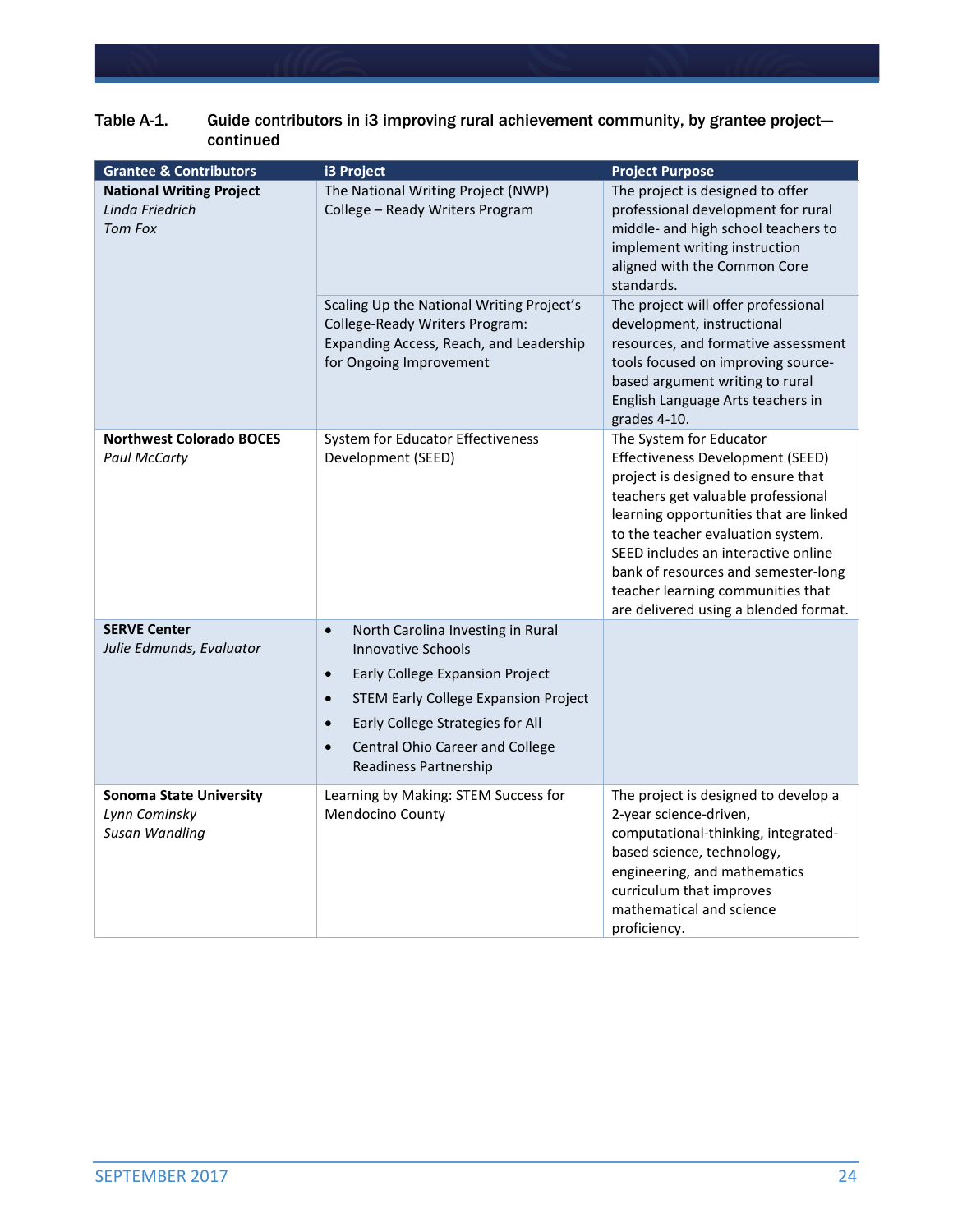| <b>Grantee &amp; Contributors</b>                                           | i3 Project                                                                                                                 | <b>Project Purpose</b>                                                                                                                                                                                                                                                                                                                                                                                                                           |
|-----------------------------------------------------------------------------|----------------------------------------------------------------------------------------------------------------------------|--------------------------------------------------------------------------------------------------------------------------------------------------------------------------------------------------------------------------------------------------------------------------------------------------------------------------------------------------------------------------------------------------------------------------------------------------|
| <b>Spurwink Services, Inc./BARR</b><br><b>Center</b><br><b>Susan Savell</b> | Building Assets Reducing Risks: A Proven<br>Strategy to Increase Student Achievement<br>by Improving Teacher Effectiveness | The project is supporting 11<br>randomized controlled trials of the<br>BARR model in rural, urban, and<br>suburban schools across the country,<br>and BARR implementation in an<br>additional 35 schools. The project will<br>impact at least 17,000 students and<br>over 800 teachers, the majority of<br>whom are from rural locations, and<br>test a broad adoption strategy for<br>the BARR model.                                           |
|                                                                             | Same Students. Same Teachers. Better<br>Results. Scaling-Up the Validated BARR<br>Model                                    | The project is supporting a<br>randomized controlled trial study of<br>the BARR model in 66 schools, and<br>BARR implementation in an<br>additional 50 schools (116 total),<br>impacting an estimated 146,250<br>students and 11,600 teachers. This<br>growth will occur through<br>establishing infrastructure and<br>staffing in regional centers to serve<br>as hubs for expansion across the<br>country to schools that need it the<br>most. |
| The Ohio State University<br><b>Emily Rodgers</b><br>Jerry D'Agostino       | Reading Recovery: Scaling Up What Works<br>Improving Literacy Outcomes for                                                 | The project is designed to scale to<br>struggling schools an evidence-based<br>short-term literacy intervention for<br>early readers. Teachers in rural,<br>suburban, and urban settings are<br>supported to implement the<br>intervention with fidelity, and first-<br>grade students are supported to<br>succeed academically in later years.<br>The project is designed to create a                                                           |
|                                                                             | Beginning Readers with Disabilities                                                                                        | model enabling students in rural,<br>suburban, and urban settings with<br>learning disabilities, ages 6-9, to be<br>transitioned to regular classrooms<br>instead of receiving reading<br>instruction in restrictive settings.                                                                                                                                                                                                                   |

#### Table A-1. Guide contributors in i3 improving rural achievement community, by grantee projectcontinued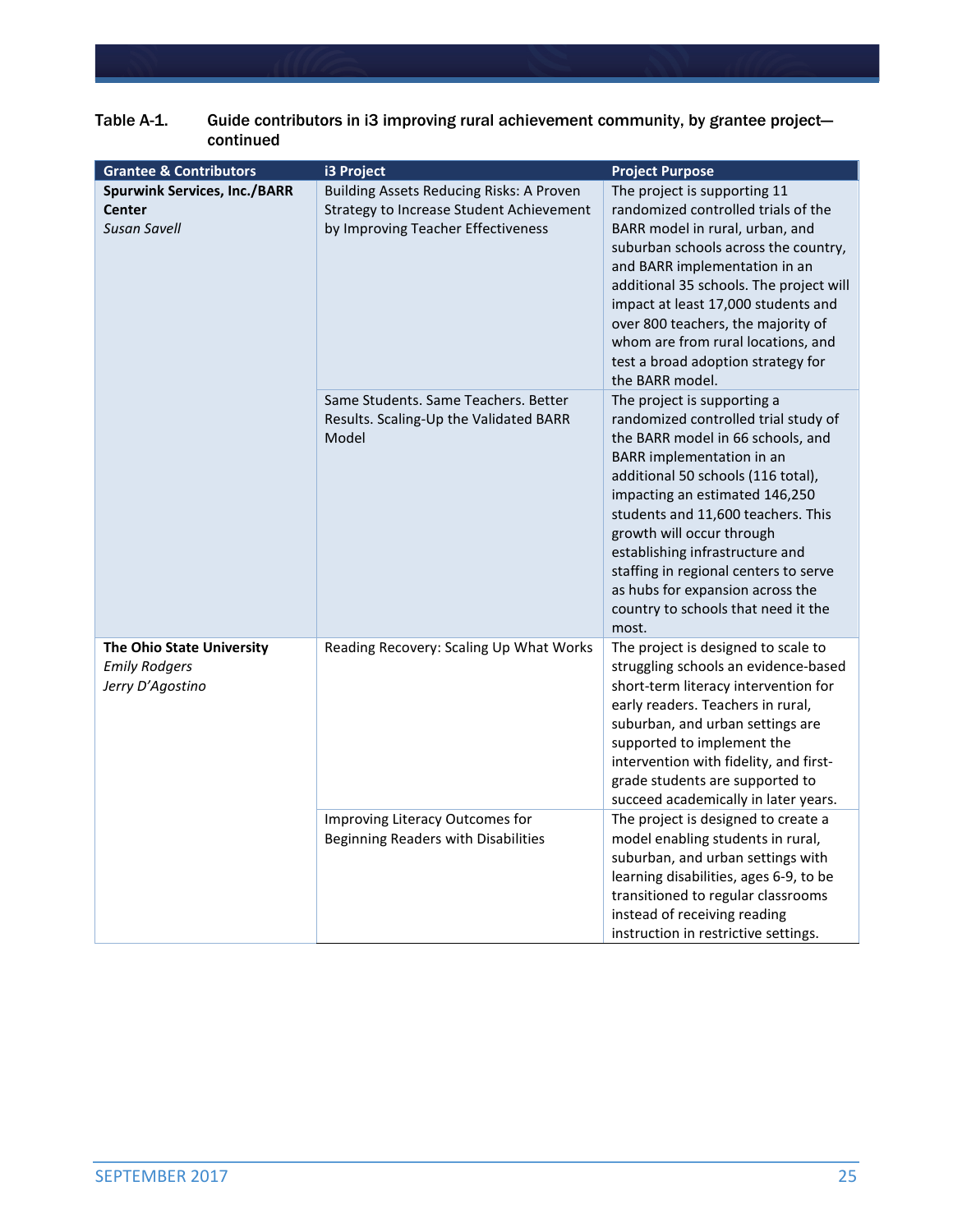| Table A-1.<br>Guide contributors in i3 improving rural achievement community, by grantee project-<br>continued                      |                                                                             |                                                                                                                                                                                                                                                                                                                                                                |  |  |
|-------------------------------------------------------------------------------------------------------------------------------------|-----------------------------------------------------------------------------|----------------------------------------------------------------------------------------------------------------------------------------------------------------------------------------------------------------------------------------------------------------------------------------------------------------------------------------------------------------|--|--|
| <b>Grantee &amp; Contributors</b>                                                                                                   | i3 Project                                                                  | <b>Project Purpose</b>                                                                                                                                                                                                                                                                                                                                         |  |  |
| <b>Virginia Advanced Study</b><br>Strategies, Inc.<br><b>Hobart Harmon</b><br>Jennifer Stevens<br><b>Sandy Wilborn</b><br>Sue Adams | Rural Math Excel Partnership                                                | To develop and implement a model<br>of shared responsibility among<br>families, teachers, and communities<br>in rural areas to prepare students to<br>be successful in advanced high school<br>and postsecondary STEM studies.                                                                                                                                 |  |  |
| Veronica Tate                                                                                                                       | <b>Rural Math Innovation Network</b>                                        | To develop a process using a<br>networked improvement community<br>(NIC) of pre-Algebra and Algebra I<br>teachers in high-need rural school<br>environments to incorporate non-<br>cognitive, SEL factors of academic<br>self-efficacy and growth mindset into<br>lesson plans for teaching math<br>competencies used by technicians in<br>STEM-H occupations. |  |  |
| <b>Waterford Institute</b><br>Claudia Miner<br><b>Rich Stombres</b>                                                                 | Working with Utah's Rural School Districts<br>to Expand and Enhance UPSTART | The project is designed to improve<br>school readiness preparation and<br>reading development using UPSTART,<br>a home-based technology-delivered                                                                                                                                                                                                              |  |  |

pre-K program.